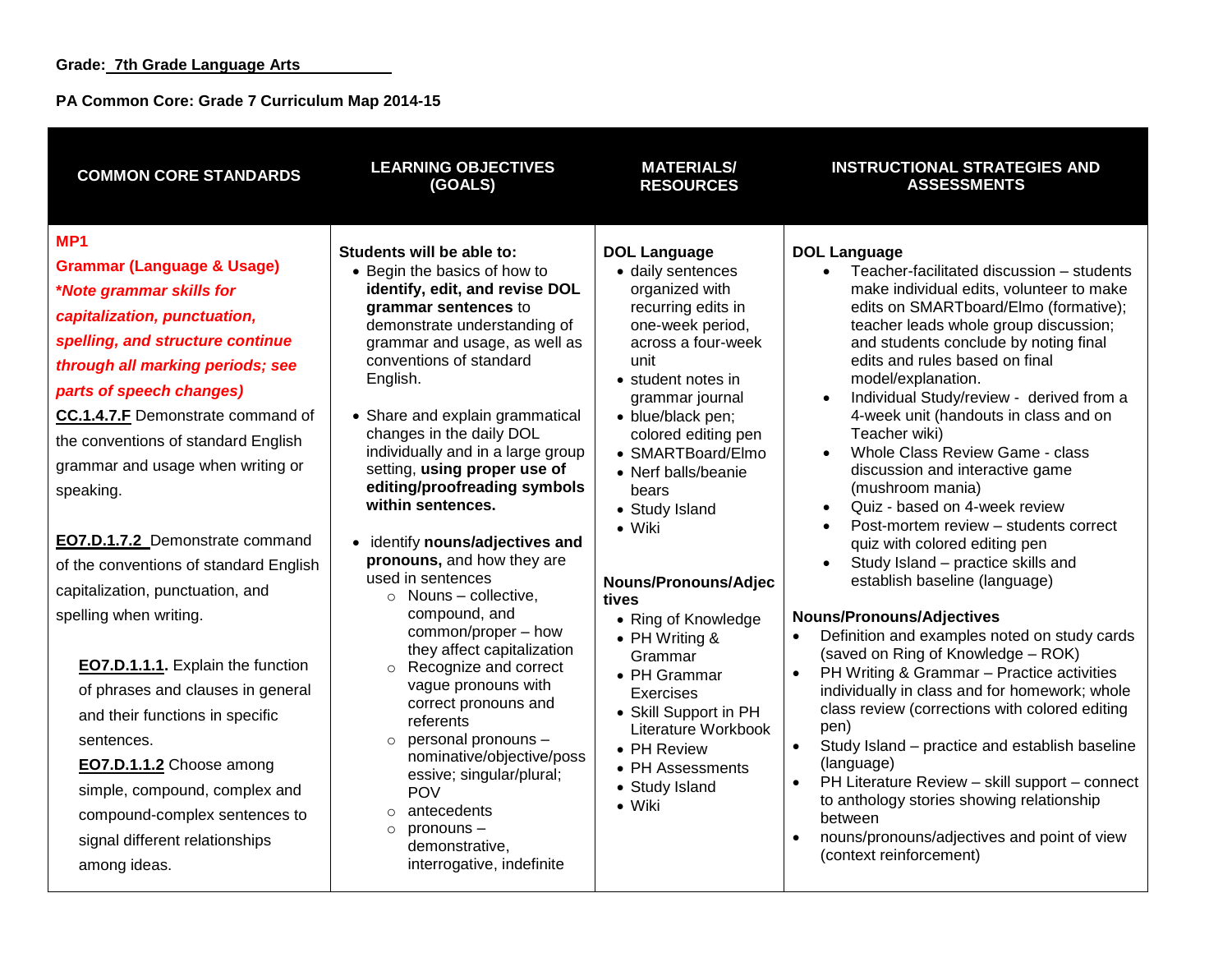| <b>COMMON CORE STANDARDS</b>                                                                                                                                                                                                                                                                                                                                                                                                                     | <b>LEARNING OBJECTIVES</b><br>(GOALS)                                                                                                                                                                                                                                                                  | <b>MATERIALS/</b><br><b>RESOURCES</b>                                                                                                                                                                                                                            | <b>INSTRUCTIONAL STRATEGIES AND</b><br><b>ASSESSMENTS</b>                                                                                                                                                                                                                                                                                                                                                                                                                                                                                                                                                                                                                                    |
|--------------------------------------------------------------------------------------------------------------------------------------------------------------------------------------------------------------------------------------------------------------------------------------------------------------------------------------------------------------------------------------------------------------------------------------------------|--------------------------------------------------------------------------------------------------------------------------------------------------------------------------------------------------------------------------------------------------------------------------------------------------------|------------------------------------------------------------------------------------------------------------------------------------------------------------------------------------------------------------------------------------------------------------------|----------------------------------------------------------------------------------------------------------------------------------------------------------------------------------------------------------------------------------------------------------------------------------------------------------------------------------------------------------------------------------------------------------------------------------------------------------------------------------------------------------------------------------------------------------------------------------------------------------------------------------------------------------------------------------------------|
| (MP1 Continued)<br>EO7.D.1.1.3 Place clauses and<br>phrases within a sentence,<br>recognizing and correcting<br>misplaced and dangling modifiers.<br>E07.D.1.2.1 Use a comma to<br>separate coordinate adjectives<br>E07.D.1.2.2 Spell correctly.<br>E07.D.1.2.3 Use punctuation<br>(commas, parentheses, dashes) to<br>set off nonrestrictive/parenthetical<br>elements.<br><b>EO7.D.1.2.4</b> Use punctuation to<br>set off items in a series. | write with increasing<br>$\circ$<br>accuracy when using<br>pronoun case<br>Recognize adjectives -<br>$\circ$<br>how they modify nouns;<br>identify using affixes;<br>expanding descriptive<br>vocabulary                                                                                               |                                                                                                                                                                                                                                                                  | PH review – individual activities, whole class<br>review, corrections w/colored editing pen<br>PH quiz<br>$\bullet$<br>Post mortem review - whole class discussion,<br>corrections using colored editing pen                                                                                                                                                                                                                                                                                                                                                                                                                                                                                 |
| <b>Reading - Literature (narrative</b><br>fiction)<br><b>CC.1.3.7.C</b> Analyze how particular<br>elements of a story or drama interact<br>(identify story elements how each<br>affect the other; e.g. how setting<br>shapes the characters or plot).                                                                                                                                                                                            | Students will be able to:<br>understand the different forms<br>of literature as an aid to reading<br>comprehension<br>identify the purposes and<br>characteristics of major literary<br>genres<br>o differentiate between<br>novel, short story, drama,<br>folk literature, poetry, and<br>non-fiction | <b>PH Literature</b><br>Xxvi - forms of literature<br>IN2 - story elements<br>Excerpts with guided<br>lessons for story<br>elements, specifically<br>theme<br><b>PH Literature</b><br>any short story from PH<br>Literature Unit One:<br>Independence & Identity | <b>Forms of Literature Anticapatory Set</b><br>Jigsaw Forms of Literature - students read<br>$\bullet$<br>excerpts from each form of literature and<br>predict which types match quotes<br>Small groups work together to write definitions<br>of story elements based on their prior<br>knowledge and discuss in large group<br>Individual practice - revise definitions as<br>$\bullet$<br>needed based on explanations in PH<br>Literature; Reinforce with definitions in PH<br>Literature map<br>Interdisciplinary connections - Read and<br>discuss narrative fiction and non-fiction stories<br>(narrative reading & writing is focus for MP1;<br>also connects to grammar and writing) |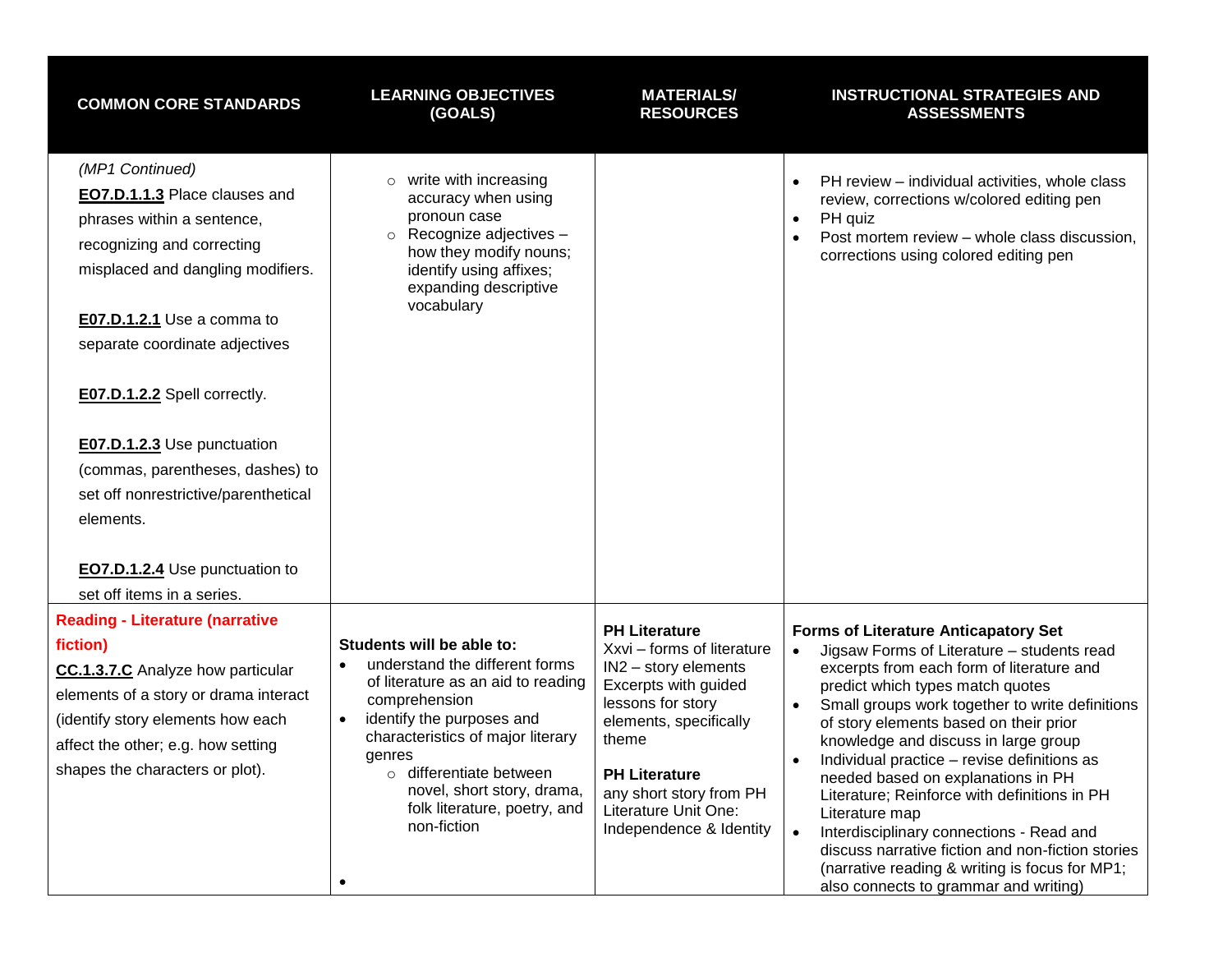| <b>COMMON CORE STANDARDS</b>                                                                                                                                                                                                                                                                                                                                                                                                                                                                                                                                                                                                                                                                                                      | <b>LEARNING OBJECTIVES</b>                                                                                                                                                                                                                                                                                                                                                                                                                                                                                                                                                                                                                                                                                                                                                                                                    | <b>MATERIALS/</b>                                                                                                                                                                                                                                                                                                                                                                                                                                                                                                                                                                                                     | <b>INSTRUCTIONAL STRATEGIES AND</b>                                                                                                                                                                                                                                                                                                                                                                                                                                                                                                                                                                                                                                                                                                                                                                                                                                                                                                                                                                                                                                                                                                                                                                                                                                                                                                                                                                                                                                                                                        |
|-----------------------------------------------------------------------------------------------------------------------------------------------------------------------------------------------------------------------------------------------------------------------------------------------------------------------------------------------------------------------------------------------------------------------------------------------------------------------------------------------------------------------------------------------------------------------------------------------------------------------------------------------------------------------------------------------------------------------------------|-------------------------------------------------------------------------------------------------------------------------------------------------------------------------------------------------------------------------------------------------------------------------------------------------------------------------------------------------------------------------------------------------------------------------------------------------------------------------------------------------------------------------------------------------------------------------------------------------------------------------------------------------------------------------------------------------------------------------------------------------------------------------------------------------------------------------------|-----------------------------------------------------------------------------------------------------------------------------------------------------------------------------------------------------------------------------------------------------------------------------------------------------------------------------------------------------------------------------------------------------------------------------------------------------------------------------------------------------------------------------------------------------------------------------------------------------------------------|----------------------------------------------------------------------------------------------------------------------------------------------------------------------------------------------------------------------------------------------------------------------------------------------------------------------------------------------------------------------------------------------------------------------------------------------------------------------------------------------------------------------------------------------------------------------------------------------------------------------------------------------------------------------------------------------------------------------------------------------------------------------------------------------------------------------------------------------------------------------------------------------------------------------------------------------------------------------------------------------------------------------------------------------------------------------------------------------------------------------------------------------------------------------------------------------------------------------------------------------------------------------------------------------------------------------------------------------------------------------------------------------------------------------------------------------------------------------------------------------------------------------------|
|                                                                                                                                                                                                                                                                                                                                                                                                                                                                                                                                                                                                                                                                                                                                   | (GOALS)                                                                                                                                                                                                                                                                                                                                                                                                                                                                                                                                                                                                                                                                                                                                                                                                                       | <b>RESOURCES</b>                                                                                                                                                                                                                                                                                                                                                                                                                                                                                                                                                                                                      | <b>ASSESSMENTS</b>                                                                                                                                                                                                                                                                                                                                                                                                                                                                                                                                                                                                                                                                                                                                                                                                                                                                                                                                                                                                                                                                                                                                                                                                                                                                                                                                                                                                                                                                                                         |
| (MP1 continued)<br><b>CC.1.3.7.D</b> Analyze how an author<br>develops and contrasts the points of<br>view of different characters or<br>narrators in a text.<br><b>CC.1.2.7.D</b> Determine an author's<br>point of view or purpose in a text and<br>analyze how the author distinguishes<br>his or her position from that of others.<br>EO7.A-K.1.1.2 Determine a theme or<br>central idea of a text and analyze its<br>development over the course of the<br>text; provide an objective summary of<br>the text.<br><b>CC.1.2.7. B</b> Cite several pieces of<br>textual evidence to support analysis of<br>what the text says explicitly as well as<br>inferences, conclusions, and/or<br>generalizations drawn from the text. | understand and identify the<br>elements of a short story<br>$\circ$ plot and conflict<br>characters<br>$\Omega$<br>theme<br>point of view<br>$\circ$<br>$\circ$ setting<br><b>Point of View</b><br>understand that every<br>$\bullet$<br>narrative or story is told<br>from a point of view<br>differentiate between first<br>$\bullet$<br>and third person<br>understand which points of<br>$\bullet$<br>view use specific personal<br>pronouns to identify the<br>difference between limited<br>and omniscient third<br>person.<br><b>Theme</b><br>determine the theme (central<br>message) of the selection<br>$\circ$ compare and contrast<br>themes in different<br>selections<br>$\circ$ analyze theme's<br>development over course<br>of text<br>o provide support and<br>evidence from text that<br>connects to theme | (7 narrative stories that<br>coincide and connect<br>with narrative reading<br>and writing objectives<br>and goals)<br><b>Class Novels</b><br>(emphasizing narrative<br>themes of independence<br>and identity)<br>Stargirl<br><b>Outsiders</b><br>Pictures of Hollis Woods<br>Bell Prater's Boy<br><b>Teacher Exemplars</b><br>(Junior Great Books,<br>Stories to Enjoy,<br>Conflict, Thrills, Shocks,<br>This I Believe)<br><b>Study Island</b><br><b>PSSA Crosswalk</b><br>Wiki<br><b>Ring of Knowledge</b><br><b>SMARTBoardElmo</b><br><b>Colored Editing Pens</b><br><b>Construction Paper</b><br><b>Crayons</b> | Interest grabber video clips - connecting to<br>PH Lit stories (use Collins 1 open-ended<br>"writing in the wake of" reflections "text to self<br>and world connections)<br>Assessment - Include forms of literature/genre<br>questions in Point of View and Theme quiz<br>assessments<br><b>Point of View</b><br>Small groups brainstorm prior knowledge<br>$\bullet$<br>Analyze PH examples clarifying 1 <sup>st</sup> , 2nd and<br>3rd point of view in context<br>Students copy definitions on study cards and<br>$\bullet$<br>add/save to Ring of Knowledge (ROK)<br>Small groups - As one student reads aloud<br>$\bullet$<br>PH examples about a character's POV, other<br>students pantomime the expression and<br>movement; groups conclude with a discussion<br>of what point of view is being used and what<br>point of view would be used if character was<br>speaking (not narrator)<br>Limited & Omniscient Challenge - students<br>volunteer to read aloud 1 <sup>st</sup> and 4 <sup>th</sup> paragraphs<br>of PH examples illustrate the 3rd person<br>omniscient view<br>Study Island - individual practice; establish<br>$\bullet$<br>baseline; review errors with whole class using<br>SMARTboard/Elmo<br>quiz assessment in class (15 SI questions)<br>$\bullet$<br>(Reading Strategies for Literature)<br><b>Theme</b><br>Teacher facilitated discussion of why theme is<br>important to a story<br>Copies - universal themes<br>$\bullet$<br>Critical viewing of PH text illustrations<br>$\bullet$ |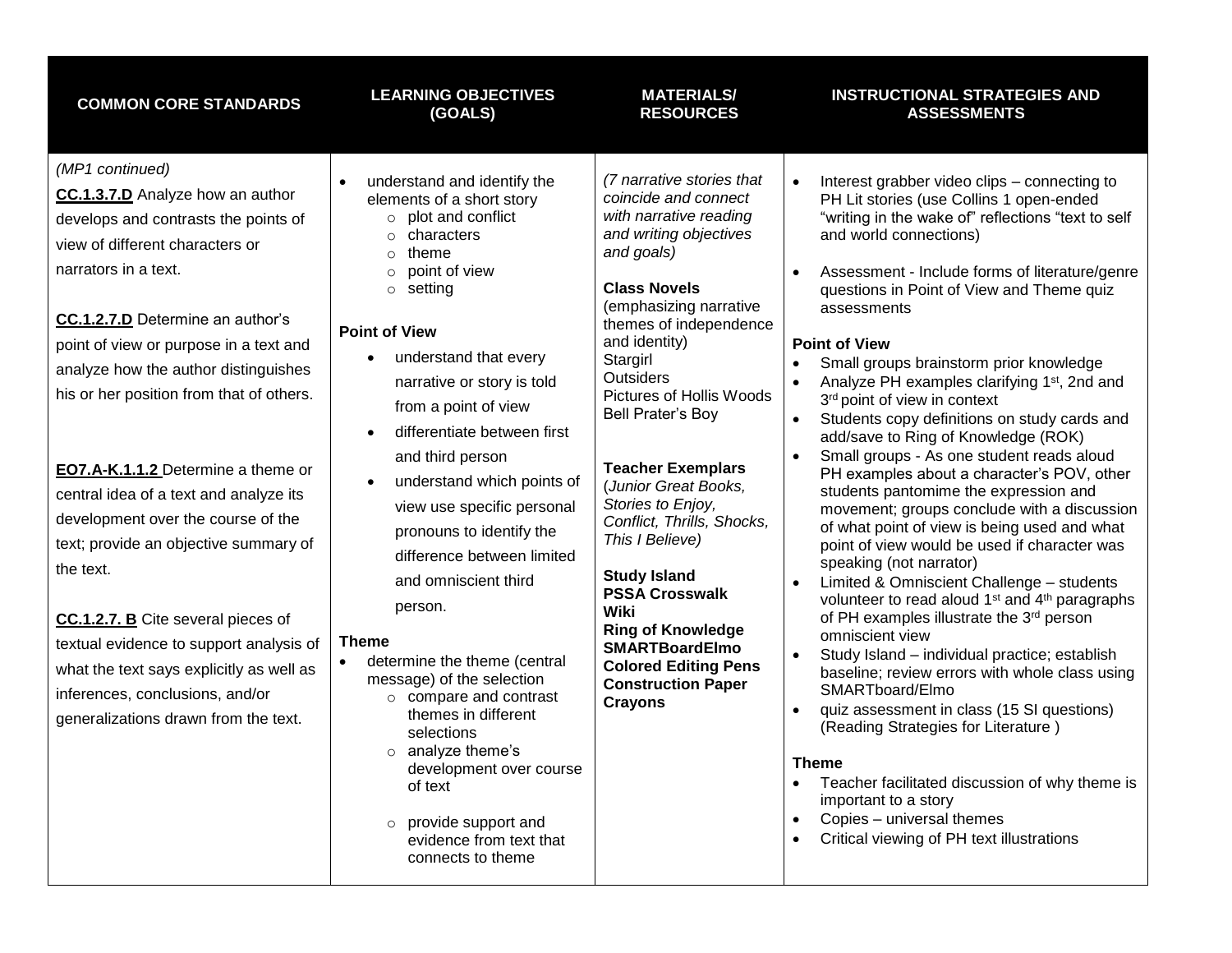| <b>COMMON CORE STANDARDS</b>                                                                                                                                                                                                                                                                       | <b>LEARNING OBJECTIVES</b><br>(GOALS)                                                                                                                                                                                                                                                                                                                               | <b>MATERIALS/</b><br><b>RESOURCES</b>                                                                                                                                                                                                      | <b>INSTRUCTIONAL STRATEGIES AND</b><br><b>ASSESSMENTS</b>                                                                                                                                                                                                                                                                                                                                                                                                                                                                                                                                                                                                                                                                                                                                                                                                                                                                                                                                                                                    |
|----------------------------------------------------------------------------------------------------------------------------------------------------------------------------------------------------------------------------------------------------------------------------------------------------|---------------------------------------------------------------------------------------------------------------------------------------------------------------------------------------------------------------------------------------------------------------------------------------------------------------------------------------------------------------------|--------------------------------------------------------------------------------------------------------------------------------------------------------------------------------------------------------------------------------------------|----------------------------------------------------------------------------------------------------------------------------------------------------------------------------------------------------------------------------------------------------------------------------------------------------------------------------------------------------------------------------------------------------------------------------------------------------------------------------------------------------------------------------------------------------------------------------------------------------------------------------------------------------------------------------------------------------------------------------------------------------------------------------------------------------------------------------------------------------------------------------------------------------------------------------------------------------------------------------------------------------------------------------------------------|
| (MP1 continued)                                                                                                                                                                                                                                                                                    | Identify and cite text evidence<br>to support analysis of theme<br><b>Explicit details</b><br>$\circ$<br>Inferences<br>$\circ$<br>Generalizations leading<br>$\circ$<br>to theme                                                                                                                                                                                    |                                                                                                                                                                                                                                            | Students create posters identifying and<br>illustrating themes of their choice; Display<br>students' creative art gallery of themes around<br>classroom and 7 <sup>th</sup> grade wing<br>Guided practice - identify themes in class<br>novel, teacher exemplars, and PH short<br>stories<br>$\circ$ Students practice citing evidence -<br>explicit and inferential generalizations<br>Study Island - individual practice; establish<br>baseline; review errors with whole class using<br>SMARTboard/ELMO; quiz assessment in<br>class (15 SI questions) (Reading Strategies<br>for Literature)<br>Students practice individual PSSA released<br>samples connecting to theme; then whole<br>class Fish bowl review using interactive<br>SMART board/ELMO and correcting notes<br>with colored editing pens<br>Writing Quiz - Students identify theme from a<br>choice of short passages and support using<br>explicit and inferential citations of text<br>evidence. Reading and grammar skill<br>connections emphasized as part of rubric. |
| <b>Vocabulary</b><br><b>CC.1.2.7.J</b> (reading Informational)<br>Acquire and use accurately grade-<br>appropriate general academic and<br>domain- specific words and phrases:<br>gather vocabulary knowledge when<br>considering a word or phrase<br>important to comprehension or<br>expression. | Students will be able to:<br>Determine the meaning of new<br>words to improve literacy, and<br>for PACC PSSA and SAT/ACT<br>readiness.<br>Pronounce and spell<br>$\bullet$<br>vocabulary terms<br>Identify and apply definition of<br>words in vocab exercises and<br>in context<br>Identify and apply denotations<br>and connotations of multiple<br>meaning words | <b>Wordly Wise</b><br><b>Vocabulary (RegEd)</b><br><b>Classical Roots</b><br><b>Vocabulary (Honors)</b><br><b>PH Literature</b><br><b>Class Novels</b><br><b>Teacher Exemplars</b><br><b>Study Island</b><br><b>PSSA Crosswalk</b><br>Wiki | <b>Anticipatory Set</b><br>Use vocab workbooks (Chapter 1-4) to<br>introduce pronunciation (phonetic key),<br>affixes, and etymology (language of origin and<br>connections to cognates, Latin/Greek roots)<br><b>Affixes (Prefixes/Suffixes)</b><br>Individual and small group practice with<br>interdisciplinary connections to science and<br>social studies academic terms. (teacher-<br>created activities, PSSA Crosswalk)                                                                                                                                                                                                                                                                                                                                                                                                                                                                                                                                                                                                             |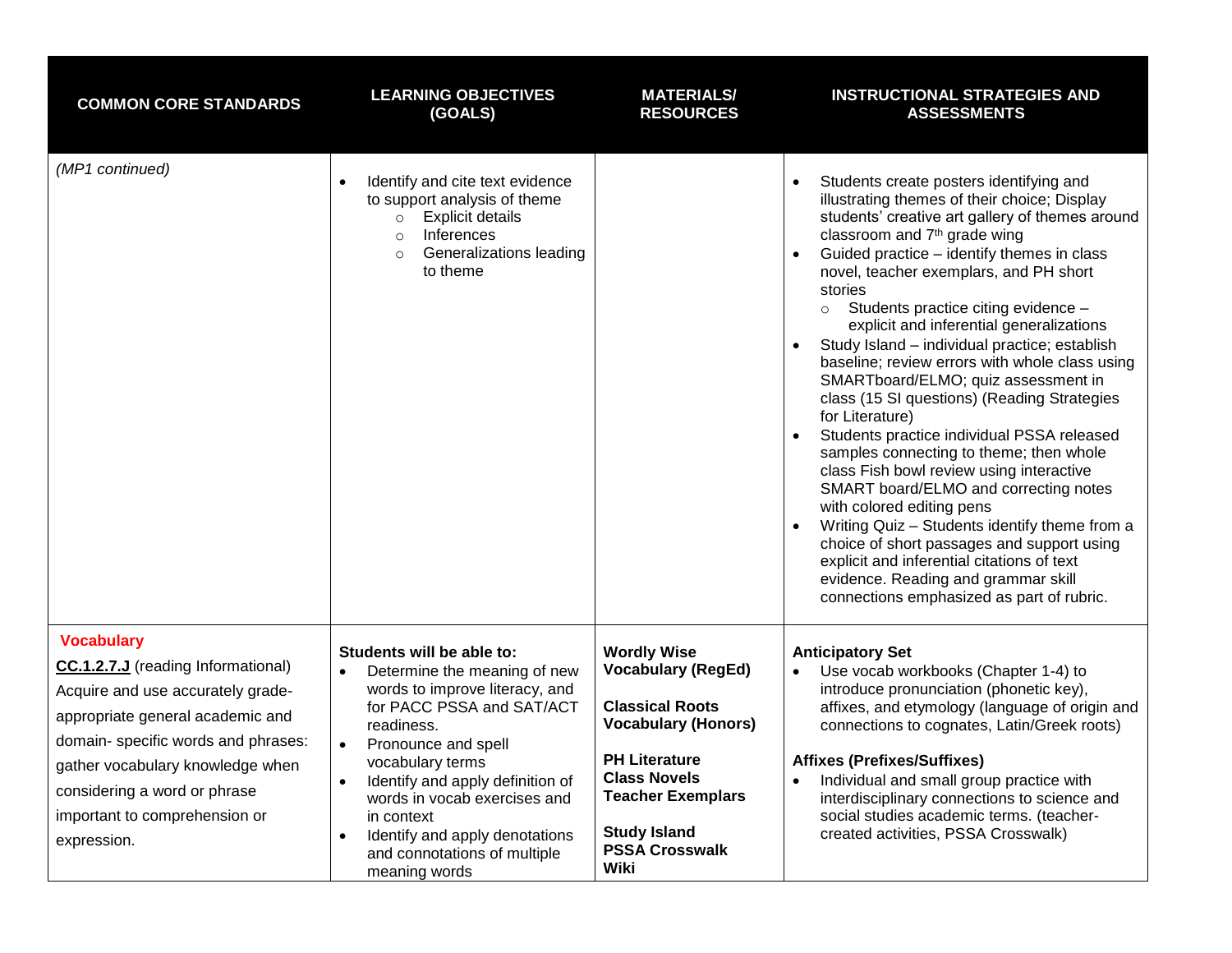| <b>COMMON CORE STANDARDS</b>                                                                                                                                                                                                                                                                                                                                                                                                                                                                          | <b>LEARNING OBJECTIVES</b><br>(GOALS)                                                                                                                                                                                                                                                                                                    | <b>MATERIALS/</b><br><b>RESOURCES</b>                                                                                                                                                                                             | <b>INSTRUCTIONAL STRATEGIES AND</b><br><b>ASSESSMENTS</b>                                                                                                                                                                                                                                                                                                                                                                                                                                                                                                                                                                                                                                                                                       |
|-------------------------------------------------------------------------------------------------------------------------------------------------------------------------------------------------------------------------------------------------------------------------------------------------------------------------------------------------------------------------------------------------------------------------------------------------------------------------------------------------------|------------------------------------------------------------------------------------------------------------------------------------------------------------------------------------------------------------------------------------------------------------------------------------------------------------------------------------------|-----------------------------------------------------------------------------------------------------------------------------------------------------------------------------------------------------------------------------------|-------------------------------------------------------------------------------------------------------------------------------------------------------------------------------------------------------------------------------------------------------------------------------------------------------------------------------------------------------------------------------------------------------------------------------------------------------------------------------------------------------------------------------------------------------------------------------------------------------------------------------------------------------------------------------------------------------------------------------------------------|
| (MP1 continued)<br>R7.A.1.1 Identify and apply the<br>meaning of vocabulary<br>R7A.1.1.1 Identify and/or apply<br>meaning of multiple meaning words<br>R7A.1.1.2 Identify and/or apply a<br>synonym/antonym used in text.<br>R7.A.1.2. Identify and apply word<br>recognition skills<br>R7.A.1.2.1 Identify how meaning of a<br>word is changed when affix is added.<br>R7.A.1.2.2 Define and apply how the<br>meaning of a word changes when<br>context clues are given in explanatory<br>sentences. | Identify and apply a synonym<br>and antonym of a word used in<br>text<br>Understand and identify word<br>recognition skills<br>Identify the meaning of a word<br>$\bullet$<br>used when a prefix or suffix<br>(affix) is added<br>Define and apply the meaning<br>of a word when context clues<br>are given in explanatory<br>sentences. | <b>Study Cards</b><br>Quizlet<br><b>SMARTBoardElmo</b><br><b>Colored Editing Pens</b><br>Thefreedictionary.com<br>quia<br><b>Roget's thesaurus</b><br>Webster's collegiate<br>dictionary                                          | <b>Vocab workbooks</b><br>Applied activities - denotation, connotation,<br>synonyms, antonyms, logical reasoning,<br>context to determine multiple meanings<br>Whole class review - review and discussion<br>of corrections; mark the text to<br>edit/revise/correct using colored editing pens;<br>Individual review/study - Wordly<br>$\bullet$<br>Wise/Classical Roots online activities; quizlet,<br>study cards (paper/online)<br>Study Island - individual practice and<br>establish baseline (Vocab Standards)<br>(Reading Standards for Literature)<br>Quiz (one chapter every two weeks) -<br>paper/quia<br>Post-mortem- review of assessment and<br>corrections (most common errors show up in<br>future assessments as extra credit) |
| <b>Writing (Narrative)</b><br><b>CC.1.4</b> Students write for different<br>purposes and audiences<br><b>EO7.C.1.3</b> Write narratives to develop<br>real or imagined experiences or<br>events using effective technique,<br>relevant descriptive details, and well-<br>structured event sequences.                                                                                                                                                                                                  | Students will be able to:<br>1. Write a "letter essay" or<br>"critique review" to<br>teacher about summer<br>reading (using model,<br>rubric, checklist, peer<br>review, and editing/revising<br>strategies through Collins<br>Writing and MLA style<br>format).                                                                         | <b>Teacher Exemplars:</b><br>Narrative Writing<br>Prompts (This I Believe,<br>Put a Stamp on Me, The<br>Day You Were Born, I<br>am From)<br><b>Graphic Organizers for</b><br>pre-writing and<br>development<br>Writer's guidebook | Teacher encourages small group and whole class<br>listening, sharing, and reading of:<br>1) a variety of critiques/reviews of favorite<br>summer reading books and films (NYTimes,<br>Rotten Tomato, Popcorn, etc.)<br>2) narrative auto/bio essays/stories<br>(The Lanyard, Where I'm From, My Name,<br>Come On, Rain!, excerpts from short stories,<br>novels, etc.) exploring themes of<br>independence and identity.<br><b>Connections to Blocked LA</b>                                                                                                                                                                                                                                                                                    |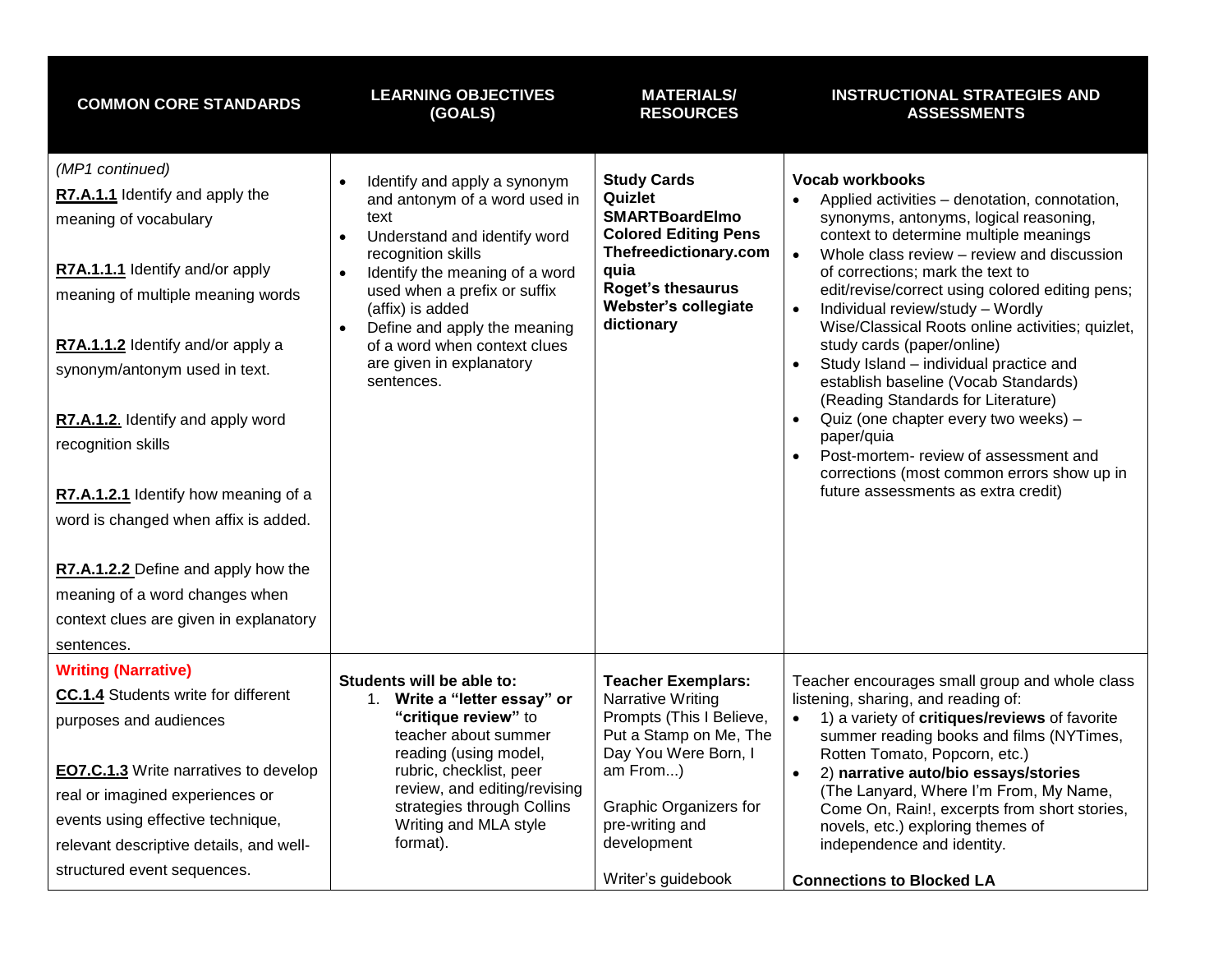| <b>COMMON CORE STANDARDS</b>                                                                                                                                                                                                                                                                                                                 | <b>LEARNING OBJECTIVES</b><br>(GOALS)                                                                                                                                                                                                                                                                                                                                                             | <b>MATERIALS/</b><br><b>RESOURCES</b>                                                                                                                                | <b>INSTRUCTIONAL STRATEGIES AND</b><br><b>ASSESSMENTS</b>                                                                                                                                                                                                                                                                                                                                                                                                                                                                                                                            |
|----------------------------------------------------------------------------------------------------------------------------------------------------------------------------------------------------------------------------------------------------------------------------------------------------------------------------------------------|---------------------------------------------------------------------------------------------------------------------------------------------------------------------------------------------------------------------------------------------------------------------------------------------------------------------------------------------------------------------------------------------------|----------------------------------------------------------------------------------------------------------------------------------------------------------------------|--------------------------------------------------------------------------------------------------------------------------------------------------------------------------------------------------------------------------------------------------------------------------------------------------------------------------------------------------------------------------------------------------------------------------------------------------------------------------------------------------------------------------------------------------------------------------------------|
| (MP1 continued)<br>EO7.C.1.3.1 Engage and orient the<br>reader by establishing a context and<br>point of view; organize an event<br>sequence that unfolds naturally and<br>logically.<br><b>EO7.C.1.3.2</b> Use narrative techniques,<br>such as dialogue, pacing, and<br>description, to develop experiences,<br>events, and/or characters. | Write a narrative essay<br>(either based on NPR's<br>middle school curriculum of<br>the "This I Believe" essay<br>or a narrative nonfiction<br>memoir essay)<br>Students will be able to:<br>Draft essays with an<br>$\bullet$<br>accurate understanding of<br>the conventions, grammar<br>and usage, point of view,<br>pronoun case, and theme.<br>Use precise words and<br>phrases, descriptive | PA Writing Rubric<br>Writer's Guidebook<br><b>Editing Checklist</b><br>Interim check-in handout<br>Computers<br>Google docs<br>Wiki<br><b>Public Speaking Rubric</b> | Students write using connections to grammar,<br>vocabulary, reading: write Collins 1 open-<br>ended reflections connecting to: POV and<br>theme and nouns/pronouns/adjective<br><b>Writing Process</b><br>Students use graphic organizers to brainstorm<br>ideas for their own narrative essays<br>(includes guided pre-writing activities for<br>letter-essay and "This I Believe" essay)<br>Interim check-in, teacher monitors progress<br>Peer Edit w/ checklist<br><b>Revision Round One</b><br>Teacher mini conference<br><b>Revision Round Two</b><br>Self-edit with checklist |
| <b>EO7.E.1.1</b> Students write clear and<br>focused text to convey a well-defined<br>perspective ad appropriate content.<br>Draw evidence from literature or                                                                                                                                                                                | details, and sensory<br>language to capture the<br>action and convey<br>experiences and events.                                                                                                                                                                                                                                                                                                   |                                                                                                                                                                      | <b>Revision Round Three</b><br>Publication to wiki/eportfolios/google docs                                                                                                                                                                                                                                                                                                                                                                                                                                                                                                           |
| informational text to support analysis,<br>reflection, and/or research.                                                                                                                                                                                                                                                                      |                                                                                                                                                                                                                                                                                                                                                                                                   |                                                                                                                                                                      |                                                                                                                                                                                                                                                                                                                                                                                                                                                                                                                                                                                      |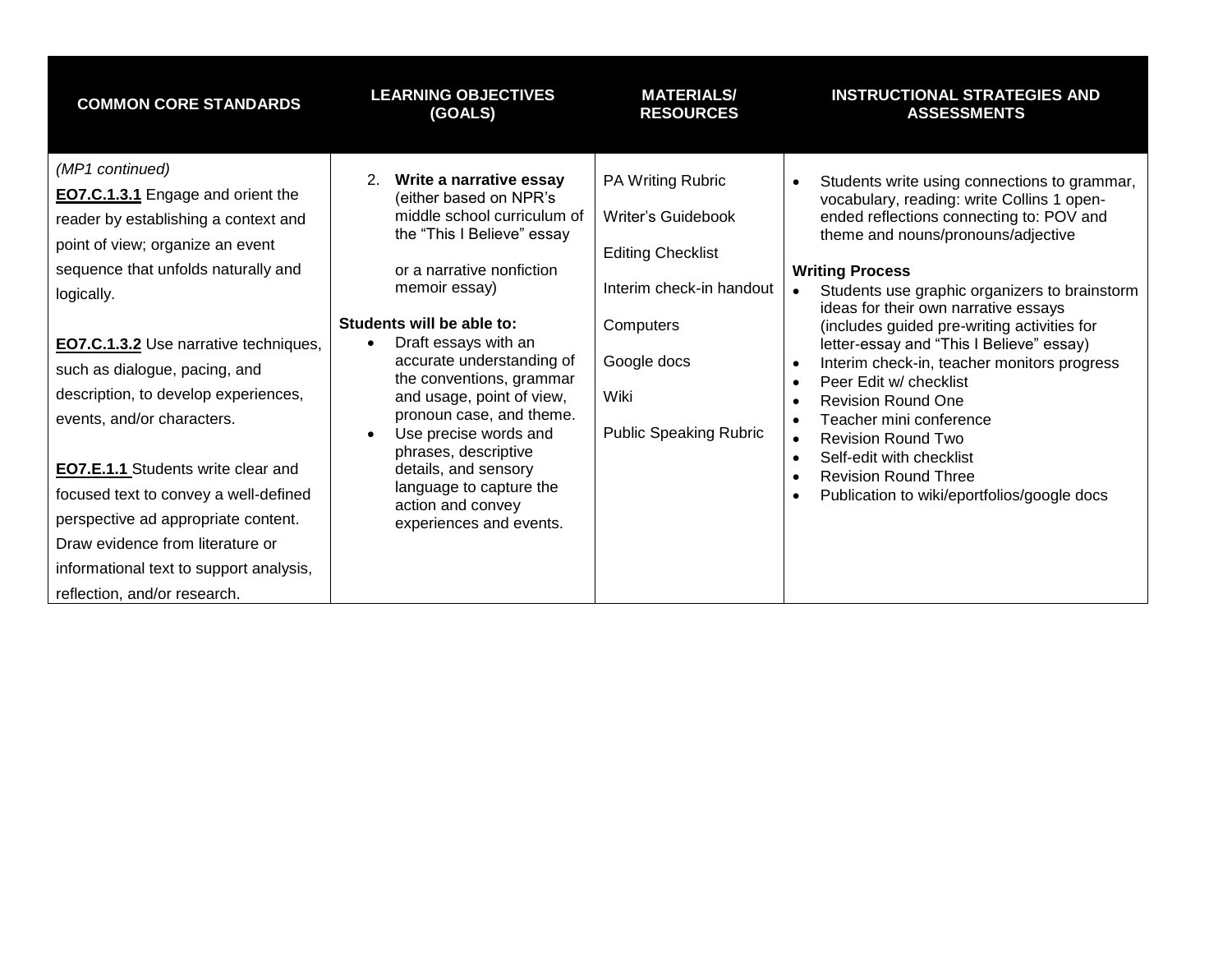| <b>COMMON CORE STANDARDS</b>                                                                                                                                                                                                                                                                                                                                                                                                                                                                                                                                                                                                                                                                                                                                                                                  | <b>LEARNING OBJECTIVES</b>                                                                                                                                                                                                                                                                                                                                                                                                                                                                                                                                                                                                                                                                                                                                                                                                                                                                                                                                                                                      | <b>MATERIALS/</b>                                                                                                                                                                                                                                                                                                                                                                                                                                                                                                                                                                            | <b>INSTRUCTIONAL STRATEGIES AND</b>                                                                                                                                                                                                                                                                                                                                                                                                                                                                                                                                                                                                                                                                                                                                                                                                                                                                                                                                                                                                                                                                                                                                                                                                                                                                                                                                                                                                                                                  |
|---------------------------------------------------------------------------------------------------------------------------------------------------------------------------------------------------------------------------------------------------------------------------------------------------------------------------------------------------------------------------------------------------------------------------------------------------------------------------------------------------------------------------------------------------------------------------------------------------------------------------------------------------------------------------------------------------------------------------------------------------------------------------------------------------------------|-----------------------------------------------------------------------------------------------------------------------------------------------------------------------------------------------------------------------------------------------------------------------------------------------------------------------------------------------------------------------------------------------------------------------------------------------------------------------------------------------------------------------------------------------------------------------------------------------------------------------------------------------------------------------------------------------------------------------------------------------------------------------------------------------------------------------------------------------------------------------------------------------------------------------------------------------------------------------------------------------------------------|----------------------------------------------------------------------------------------------------------------------------------------------------------------------------------------------------------------------------------------------------------------------------------------------------------------------------------------------------------------------------------------------------------------------------------------------------------------------------------------------------------------------------------------------------------------------------------------------|--------------------------------------------------------------------------------------------------------------------------------------------------------------------------------------------------------------------------------------------------------------------------------------------------------------------------------------------------------------------------------------------------------------------------------------------------------------------------------------------------------------------------------------------------------------------------------------------------------------------------------------------------------------------------------------------------------------------------------------------------------------------------------------------------------------------------------------------------------------------------------------------------------------------------------------------------------------------------------------------------------------------------------------------------------------------------------------------------------------------------------------------------------------------------------------------------------------------------------------------------------------------------------------------------------------------------------------------------------------------------------------------------------------------------------------------------------------------------------------|
|                                                                                                                                                                                                                                                                                                                                                                                                                                                                                                                                                                                                                                                                                                                                                                                                               | (GOALS)                                                                                                                                                                                                                                                                                                                                                                                                                                                                                                                                                                                                                                                                                                                                                                                                                                                                                                                                                                                                         | <b>RESOURCES</b>                                                                                                                                                                                                                                                                                                                                                                                                                                                                                                                                                                             | <b>ASSESSMENTS</b>                                                                                                                                                                                                                                                                                                                                                                                                                                                                                                                                                                                                                                                                                                                                                                                                                                                                                                                                                                                                                                                                                                                                                                                                                                                                                                                                                                                                                                                                   |
| MP2<br><b>Grammar (Language &amp; Usage)</b><br>*Note grammar skills for<br>capitalization, punctuation,<br>spelling, and structure continue<br>through all marking periods; see<br>parts of speech changes - MP2 is<br>verb/adverbs and prepositions.)<br>CC.1.4.7.F Demonstrate command of<br>the conventions of standard English<br>grammar and usage when writing or<br>speaking.<br>EO7.D.1.7.2 Demonstrate command<br>of the conventions of standard English<br>capitalization, punctuation, and<br>spelling when writing.<br><b>EO7.D.1.1.1.</b> Explain the function of<br>phrases and clauses in general and<br>their functions in specific sentences.<br>EO7.D.1.1.2 Choose among simple,<br>compound, complex and compound-<br>complex sentences to signal different<br>relationships among ideas. | Students will be able to:<br>• Master the basics and add<br>more content about how to<br>identify, edit, and revise DOL<br>grammar sentences to<br>demonstrate understanding of<br>grammar and usage, as well as<br>conventions of standard<br>English.<br>• Share and explain grammatical<br>changes in the daily DOL<br>individually and in a large group<br>setting, using proper use of<br>editing/proofreading symbols<br>within sentences and explain<br>rules.<br>• Correctly use frequently<br>confused words (e.g., to, too,<br>two, their, there, they're.<br>• Produce complete sentences,<br>recognizing and correcting in<br>• appropriate fragments and run<br>on sentences.<br>Students will be able to<br>• identify verbs, adverbs,<br>prepositions, subject-verb<br>agreement/parallel structure,<br>and how they are used in<br>sentences<br>$\circ$ Verbs – action<br>(mental/visible), linking<br>verbs (commit 30 to<br>memory), helping,<br>transitive/intransitive, and<br>conjugations | <b>DOL Language</b><br>· daily sentences<br>organized with<br>recurring edits in<br>one-week period,<br>across a four-week<br>unit<br>• student notes in<br>grammar journal<br>· blue/black pen;<br>colored editing pen<br>• SMARTBoard/Elmo<br>• Nerf balls/beanie<br>bears<br>• Study Island<br>• Wiki<br>Verbs, Adverbs,<br><b>Prepositions, Subject-</b><br><b>Verb Agreement</b><br>• Ring of Knowledge<br>• PH Writing &<br>Grammar<br>• PH Grammar<br><b>Exercises</b><br>• Skill Support in PH<br>Literature Workbook<br>• PH Review<br>• PH Assessments<br>• Study Island<br>• Wiki | <b>DOL Language</b><br>$\bullet$<br>Teacher-facilitated discussion – students<br>make individual edits, volunteer to make edits<br>on SMARTboard/Elmo (formative); teacher<br>leads whole group discussion; and students<br>conclude by noting final edits and rules based<br>on final model/explanation.<br>Study/review<br>derived from a 4-week unit (handouts in class<br>and on Teacher wiki)<br>Whole Class Review Game - class discussion<br>$\bullet$<br>and interactive game (mushroom mania)<br>Quiz - based on 4-week review<br>$\bullet$<br>$\bullet$<br>Post-mortem review - students correct quiz<br>with colored editing pen<br>Study Island<br>$\bullet$<br>practice skills and establish baseline<br>(language)<br>Verbs, Adverbs, Prepositions, Subject-Verb<br><b>Agreement</b><br>Definition and examples noted on study cards<br>$\bullet$<br>(saved on Ring of Knowledge - ROK)<br>PH Writing & Grammar - Practice activities<br>$\bullet$<br>individually in class and for homework; whole<br>class review (corrections with colored editing<br>pen)<br>Study Island - practice and establish baseline<br>$\bullet$<br>(language)<br>PH Literature Review - skill support - connect<br>$\bullet$<br>to anthology stories showing relationship<br>between<br>$\bullet$<br>Verbs, adverbs, prepositions, and subject-<br>verb agreements (context reinforcement)<br>PH review - individual activities, whole class<br>review, corrections w/colored editing pen |

• PSSA Crosswalk Excersizes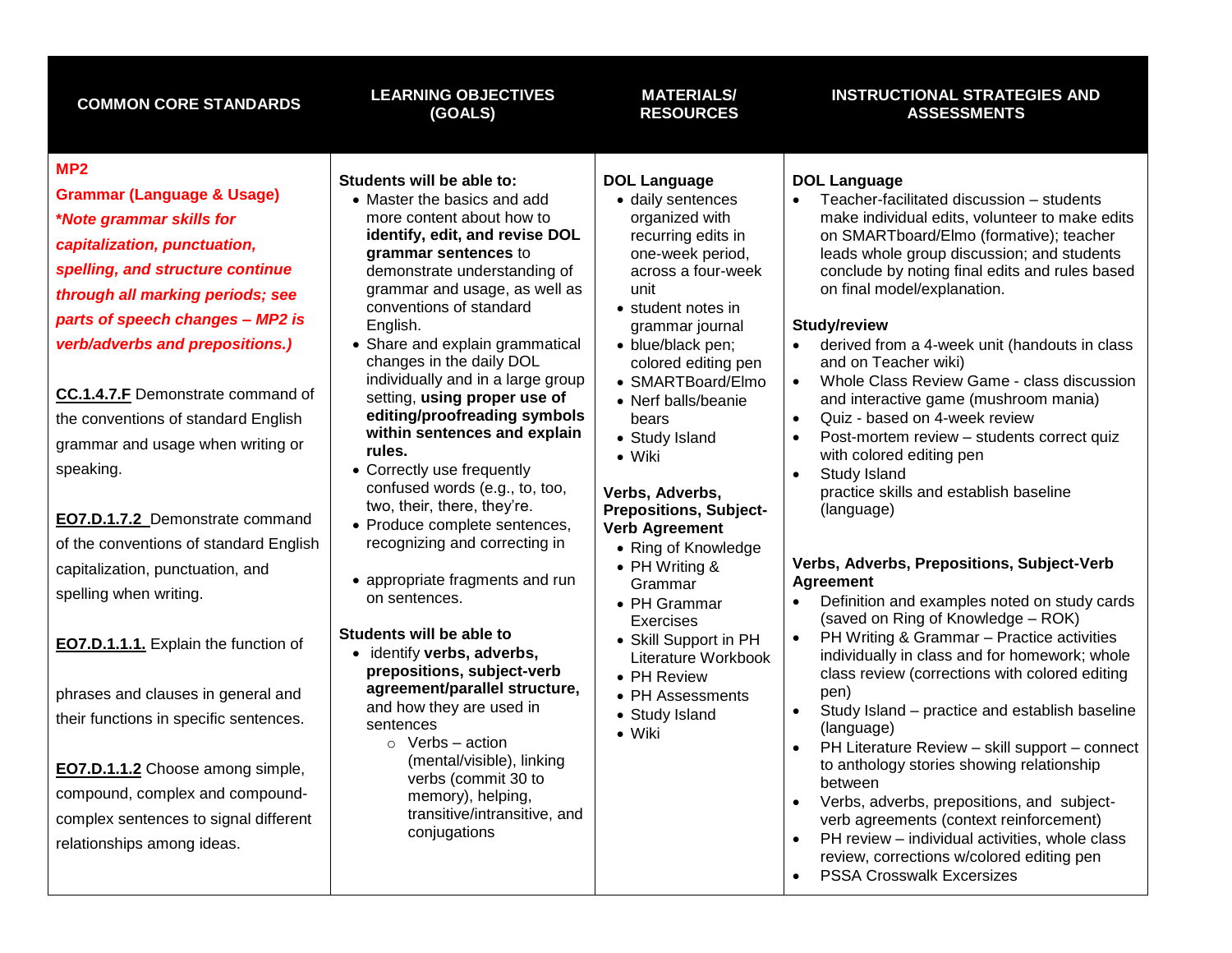| <b>COMMON CORE STANDARDS</b>                                                                                                                                                                                                                                                                                                                                                                                                                                              | <b>LEARNING OBJECTIVES</b><br>(GOALS)                                                                                                                                                                                                                                                                                                                                                                                                                                                                                                                                                     | <b>MATERIALS/</b><br><b>RESOURCES</b>                                                                                                                                                                                                                            | <b>INSTRUCTIONAL STRATEGIES AND</b><br><b>ASSESSMENTS</b>                                                                                                                                                                                                                                                                                                                                                                        |
|---------------------------------------------------------------------------------------------------------------------------------------------------------------------------------------------------------------------------------------------------------------------------------------------------------------------------------------------------------------------------------------------------------------------------------------------------------------------------|-------------------------------------------------------------------------------------------------------------------------------------------------------------------------------------------------------------------------------------------------------------------------------------------------------------------------------------------------------------------------------------------------------------------------------------------------------------------------------------------------------------------------------------------------------------------------------------------|------------------------------------------------------------------------------------------------------------------------------------------------------------------------------------------------------------------------------------------------------------------|----------------------------------------------------------------------------------------------------------------------------------------------------------------------------------------------------------------------------------------------------------------------------------------------------------------------------------------------------------------------------------------------------------------------------------|
| (MP2 continued)<br>EO7.D.1.1.3 Place clauses and<br>phrases within a sentence,<br>recognizing and correcting misplaced<br>and dangling modifiers.<br>(MP2 continued)<br><b>E07.D.1.2.1</b> Use a comma to separate<br>coordinate adjectives<br>E07.D.1.2.2 Spell correctly<br>E07.D.1.2.3 Use punctuation<br>(commas, parentheses, dashes) to set<br>off nonrestrictive/parenthetical<br>elements.<br><b>EO7.D.1.2.4</b> Use punctuation to set off<br>items in a series. | $\circ$ Prepositions –<br>understand how<br>prepositions direct time<br>and place; commit 50<br>$\circ$ preps to memory;<br>identifying and analyzing<br>structure of prep phrases<br>$\circ$ Recognize adverbs -<br>how they modify verbs;<br>identify using affixes;<br>expanding descriptive<br>vocabulary<br>o Understand how adverbs<br>modify verbs and utilize<br>in descriptive writing<br>o recognize and correct<br>inappropriate shifts in<br>verb tense.<br>o Recognize and correct<br>subject-verb agreement<br>and parallel structure;<br>write with increasing<br>accuracy |                                                                                                                                                                                                                                                                  | PH quiz<br>$\bullet$<br>Post mortem review - whole class discussion,<br>corrections using colored editing pen                                                                                                                                                                                                                                                                                                                    |
| <b>Vocabulary</b><br>(*Note vocab skills continue<br>through all marking periods; see<br>changes for MP2 in excerpts,<br>articles, stories, and novels.)<br><b>CC.1.2.7.J</b> Acquire and use<br>accurately grade- appropriate general<br>academic and domain- specific words<br>and phrases: gather vocabulary<br>knowledge when considering a word                                                                                                                      | Students will be able to:<br>Determine the meaning of new<br>$\bullet$<br>words to improve literacy, and<br>for PACC PSSA and SAT/ACT<br>readiness.<br>Pronounce and spell<br>$\bullet$<br>vocabulary terms<br>Identify and apply definition of<br>words in vocab exercises and<br>in context<br>Identify and apply denotations<br>$\bullet$<br>and connotations of multiple<br>meaning words<br>$\bullet$                                                                                                                                                                                | <b>Wordly Wise</b><br><b>Vocabulary (RegEd)</b><br><b>Classical Roots</b><br><b>Vocabulary (Honors)</b><br><b>PH Literature</b><br><b>Class Novels</b><br><b>Teacher Exemplars</b><br><b>Study Island</b><br><b>PSSA Crosswalk</b><br>Wiki<br><b>Study Cards</b> | <b>Anticipatory Set</b><br>Use vocab workbooks (Chapter 5-8) to<br>introduce pronunciation (phonetic key),<br>affixes, and etymology (language of origin and<br>connections to cognates, Latin/Greek roots)<br><b>Affixes (Prefixes/Suffixes)</b><br>Individual and small group practice with<br>interdisciplinary connections to science and<br>social studies academic terms. (teacher-<br>created activities, PSSA Crosswalk) |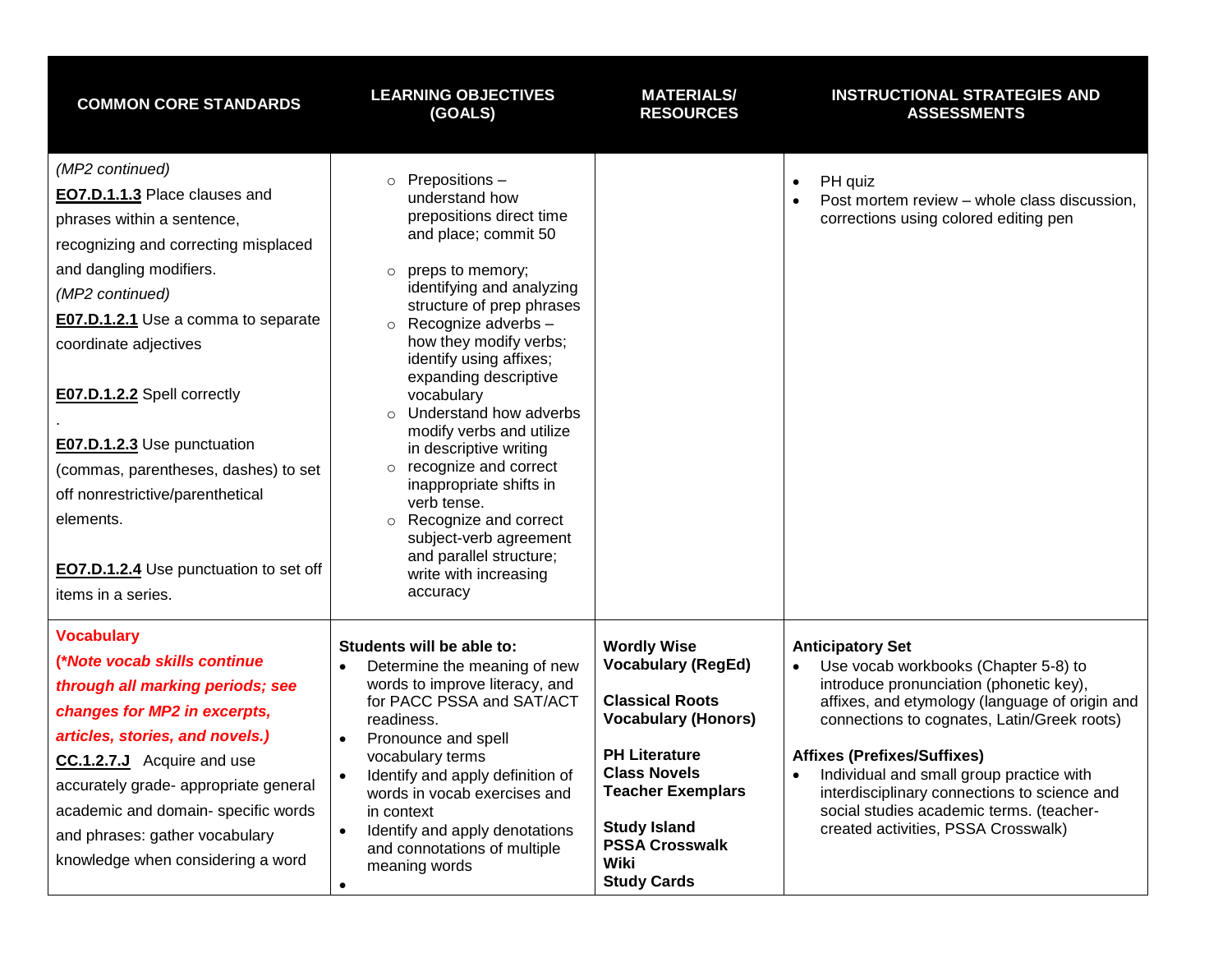| <b>COMMON CORE STANDARDS</b>                                                                                                                                                                                                                                                                                                                                      | <b>LEARNING OBJECTIVES</b><br>(GOALS)                                                                                                                                                                                                                                                                                                                 | <b>MATERIALS/</b><br><b>RESOURCES</b>                                                                                                                                     | <b>INSTRUCTIONAL STRATEGIES AND</b><br><b>ASSESSMENTS</b>                                                                                                                                                                                                                                                                                                                                                                                                                                                                                                                                                                                                                                                                                   |
|-------------------------------------------------------------------------------------------------------------------------------------------------------------------------------------------------------------------------------------------------------------------------------------------------------------------------------------------------------------------|-------------------------------------------------------------------------------------------------------------------------------------------------------------------------------------------------------------------------------------------------------------------------------------------------------------------------------------------------------|---------------------------------------------------------------------------------------------------------------------------------------------------------------------------|---------------------------------------------------------------------------------------------------------------------------------------------------------------------------------------------------------------------------------------------------------------------------------------------------------------------------------------------------------------------------------------------------------------------------------------------------------------------------------------------------------------------------------------------------------------------------------------------------------------------------------------------------------------------------------------------------------------------------------------------|
| (MP2 continued)<br>or phrase important to comprehension<br>or expression.<br>R7.A.1.1 Identify and apply the<br>meaning of vocabulary<br>R7A.1.1.1 Identify and/or apply<br>meaning of multiple meaning words<br>(MP2 continued)<br>R7A.1.1.2 Identify and/or apply a<br>synonym/antonym used in text.<br>R7.A.1.2. Identify and apply word<br>recognition skills | Identify and apply a synonym<br>and antonym of a word used in<br>text<br>Understand and identify word<br>$\bullet$<br>recognition skills<br>Identify the meaning of a word<br>used when a prefix or suffix<br>(affix) is added<br>Define and apply the meaning<br>$\bullet$<br>of a word when context clues<br>are given in explanatory<br>sentences. | Quizlet<br><b>SMARTBoardElmo</b><br><b>Colored Editing Pens</b><br>Thefreedictionary.com<br>quia<br><b>Roget's thesaurus</b><br><b>Webster's collegiate</b><br>dictionary | <b>Vocab workbooks</b><br>Applied activities - denotation, connotation,<br>$\bullet$<br>synonyms, antonyms, logical reasoning,<br>context to determine multiple meanings<br>Whole class review - review and discussion<br>$\bullet$<br>of corrections; mark the text to<br>edit/revise/correct using colored editing pens;<br>Individual review/study - Wordly<br>Wise/Classical Roots online activities; quizlet,<br>study cards (paper/online)<br>Study Island - individual practice and<br>establish baseline (Vocab) (Reading<br>Standards for Literature)<br>Quiz (one chapter every two weeks) -<br>paper/quia<br>Post-mortem review and corrections (most<br>common errors will be included on future<br>assessments as extra creit) |
| R7.A.1.2.1 Identify how the meaning<br>of a word is changed when an affix is<br>added (also as used in text).                                                                                                                                                                                                                                                     |                                                                                                                                                                                                                                                                                                                                                       |                                                                                                                                                                           |                                                                                                                                                                                                                                                                                                                                                                                                                                                                                                                                                                                                                                                                                                                                             |
| R7.A.1.2.2 Define and apply how the<br>meaning of a word changes when<br>context clues are given in explanatory<br>sentences.                                                                                                                                                                                                                                     |                                                                                                                                                                                                                                                                                                                                                       |                                                                                                                                                                           |                                                                                                                                                                                                                                                                                                                                                                                                                                                                                                                                                                                                                                                                                                                                             |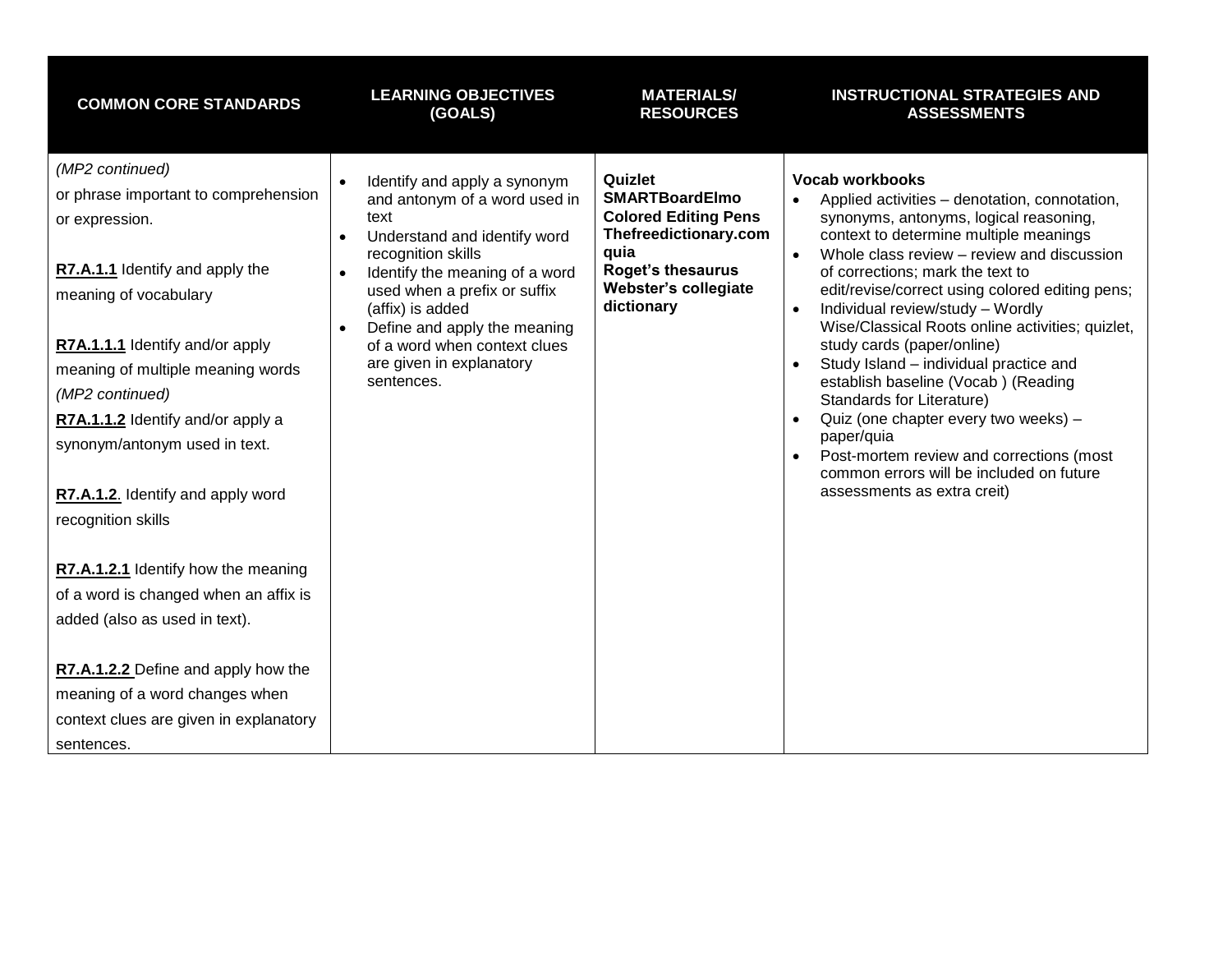#### **COMMON CORE STANDARDS LEARNING OBJECTIVES (GOALS)**



#### **INSTRUCTIONAL STRATEGIES AND ASSESSMENTS**

*(MP2 continued)*

## **Reading – Literature (Historic Fiction and Classic Stories)**

# **R7A.1.1.7.D** Demonstrate

comprehension/understanding before, during, after reading of grade level texts through strategies such as comparing and contrasting texts, identifying context, and interpreting positions and arguments, distinguishing fact from opinion, and citing evidence from the text to support conclusions.

# **R7.A.1.6.1:**

Identify and/or describe the author's intended purpose of text.

| (MP2 continued)<br>R7.A.1.6.2: Explain, describe, and/or |
|----------------------------------------------------------|
| analyze examples of text that support                    |
| the author's intended purpose.                           |
| Note: narrative and poetic text                          |
|                                                          |
| <b>R7.B.2.</b> Understand literary devices in            |
| fictional and nonfiction text.                           |
|                                                          |

## **Students will be able to:**

#### • Determine two or more central ideas from text

- Be able to draw a plotline to show setting, rising action, mini conflicts, climax, and denoument/resolution for a story
- Use strategy of compare and contrast to interpret positions and arguments and distinguish fact from opinion
- Compare and contrast a written story, drama, or poem to its audio, filmed, stage or multimedia version
- Identify and consider author's purpose using supporting evidence from text
- Research the historic time period of classic stories and background of literary authors to provide a context for understanding literature
	- Understand, interpret, describe, and analyze literary devices and figurative language
	- Engage effectively in a discussion (lit circle group) to express ideas clearly and build on each other's ideas
- Listen critically in small or large group, and respond with appropriate questions, answers, ideas, and opinions.

# **PH Literature**

### Unit 3 & 4: What Matters and Meeting Challenges *(excerpts/stories*

*connecting to historic fiction and time periods of classic Euro/American literature – mid/late 1800s – early 1900s)*

# **Teacher Exemplars**

The Necklace by Guy de Mauppassant The Gift of the Magi by

O'Henry The Tell-tale Heart by Edgar Allen Poe The Raven by Edgar Allen Poe

The Jumping Frog of Calaveras County by Mark Twain The Legend of Sleepy

Hollow by Washington Irving A Christmas Carol by

Charles Dickens Call of the Wild Treasure Island

# **Background Research**

Teacher provided biographical Information on historic time period, influences, and background of literary authors

 $\bullet$ 

# **Demonstrate comprehension by completing:**

- MLA mini lesson in library for **research skills**
- Identify facts about time period and classic authors on timeline (colorful sentence strips)
- **Draw plotlines** for short stories using graphic organizers
- Use plotlines to Identify **central ideas** (and **review theme**)
- Use background and plot lines to identify **author's purpose** and find evidence from text to support. (pairs or small groups)
- Reinforce and practice skills with study island and PSSA Crosswalk activities
- Study Island Standards for Literature and Informational Text)

# **Compare and Contrast**

- Students complete T-charts and Venn diagrams to:
	- o different positions/arguments
	- o distinguish fact from opinion
	- o differences between written text and audio/filmed/stage, or multimedia version
- Students use notes to develop "one-pagers" clearly expressing essential information researched for compare and contrast skills
- Reinforce and practice skills with study island (standards for literature) and PSSA Crosswalk activities

## **Literary Devices and Figurative Language**

• Teacher models highlighting literary elements and figurative language in short story and poem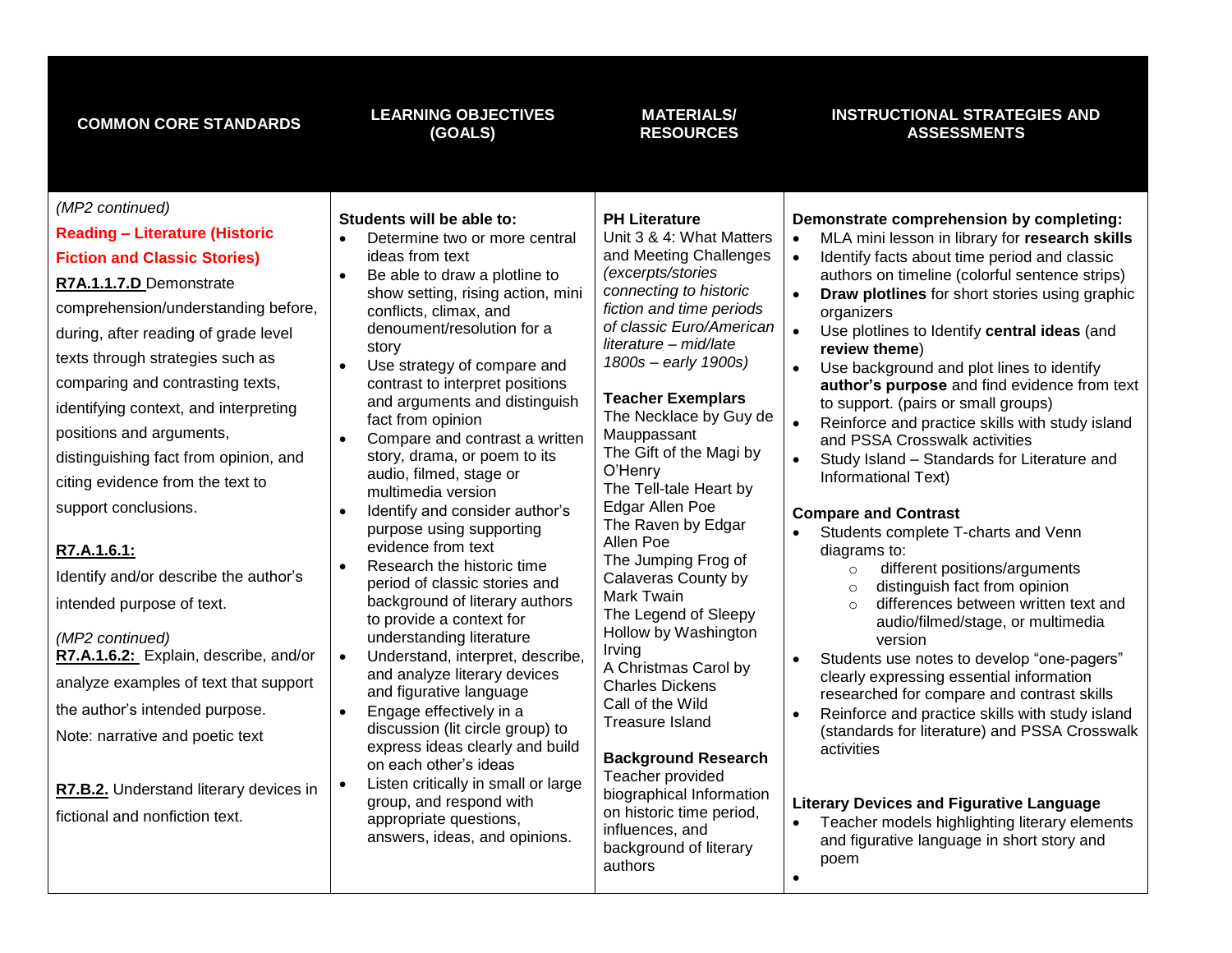| <b>COMMON CORE STANDARDS</b>                                                                                                                                                                                                                                                                                                                                                                                                                                                                                                                                                                                                                                                                                                                                                                              | <b>LEARNING OBJECTIVES</b><br>(GOALS) | <b>MATERIALS/</b><br><b>RESOURCES</b>                                                                                                                                                                 | <b>INSTRUCTIONAL STRATEGIES AND</b><br><b>ASSESSMENTS</b>                                                                                                                                                                                                                                                                                                                                                                                                                                                                                                                                                                                                                                                                                                                                                                                                                                                                                                 |
|-----------------------------------------------------------------------------------------------------------------------------------------------------------------------------------------------------------------------------------------------------------------------------------------------------------------------------------------------------------------------------------------------------------------------------------------------------------------------------------------------------------------------------------------------------------------------------------------------------------------------------------------------------------------------------------------------------------------------------------------------------------------------------------------------------------|---------------------------------------|-------------------------------------------------------------------------------------------------------------------------------------------------------------------------------------------------------|-----------------------------------------------------------------------------------------------------------------------------------------------------------------------------------------------------------------------------------------------------------------------------------------------------------------------------------------------------------------------------------------------------------------------------------------------------------------------------------------------------------------------------------------------------------------------------------------------------------------------------------------------------------------------------------------------------------------------------------------------------------------------------------------------------------------------------------------------------------------------------------------------------------------------------------------------------------|
| (MP2 continued)<br>R7.B.2.1.2 Identify, explain, interpret,<br>describe and/or analyze the author's<br>purpose for and effectiveness at using<br>figurative language in text.<br><b>CC.1.5.7.A</b> Engage effectively in a<br>range of collaborative discussions on<br>grade-level topics, texts, and issues<br>building on others' ideas and<br>expressing their own clearly.<br>C.C.7.S.L.1.a Come to discussions<br>prepared, having read/researched<br>info; explicitly draw on preparation by<br>referring to evidence on that topic or<br>text to probe/reflect on ideas.<br>CC.1.6.7.A Listen critically and<br>respond to others in small/large group<br>situations. Respond with grade-level<br>appropriate questions, ideas,<br>information, or opinions.<br>C.C.1.3.7.G Compare and contrast a |                                       | <b>Literary Term</b><br>Handbook (100+terms)<br><b>Study Island</b><br><b>PSSA Crosswalk</b><br><b>Wiki</b><br><b>Literature Circle Guide</b><br><b>SMARTBoardElmo</b><br><b>Colored Editing Pens</b> | Students use 100-term handbook to identify<br>figurative language in short stories, excerpts,<br>and novels/dramas studied during MP2<br>Teacher leads group discussion of figurative<br>$\bullet$<br>language used in popular music<br>Students work in pairs or small groups to<br>choose their own music to identify figurative<br>language<br>Reinforce and practice skills with study island<br>$\bullet$<br>(standards for literature) and PSSA Crosswalk<br>activities<br><b>Literature Circles</b><br>Students work in small groups to identify,<br>$\bullet$<br>research, analyze, and interpret vocabulary,<br>author's background, plot, theme, setting,<br>literary terms and figurative language by<br>engaging in collaborative discussion<br>Students develop interpretive questions,<br>$\bullet$<br>respond to each other's ideas, build on each<br>other's ideas, and listen appropriately, while<br>expressing their own work clearly. |
| written story, drama, or poem to its<br>audio, filmed, stage or multimedia                                                                                                                                                                                                                                                                                                                                                                                                                                                                                                                                                                                                                                                                                                                                |                                       |                                                                                                                                                                                                       |                                                                                                                                                                                                                                                                                                                                                                                                                                                                                                                                                                                                                                                                                                                                                                                                                                                                                                                                                           |
| version, analyzing the effects of<br>techniques unique to each medium.                                                                                                                                                                                                                                                                                                                                                                                                                                                                                                                                                                                                                                                                                                                                    |                                       |                                                                                                                                                                                                       |                                                                                                                                                                                                                                                                                                                                                                                                                                                                                                                                                                                                                                                                                                                                                                                                                                                                                                                                                           |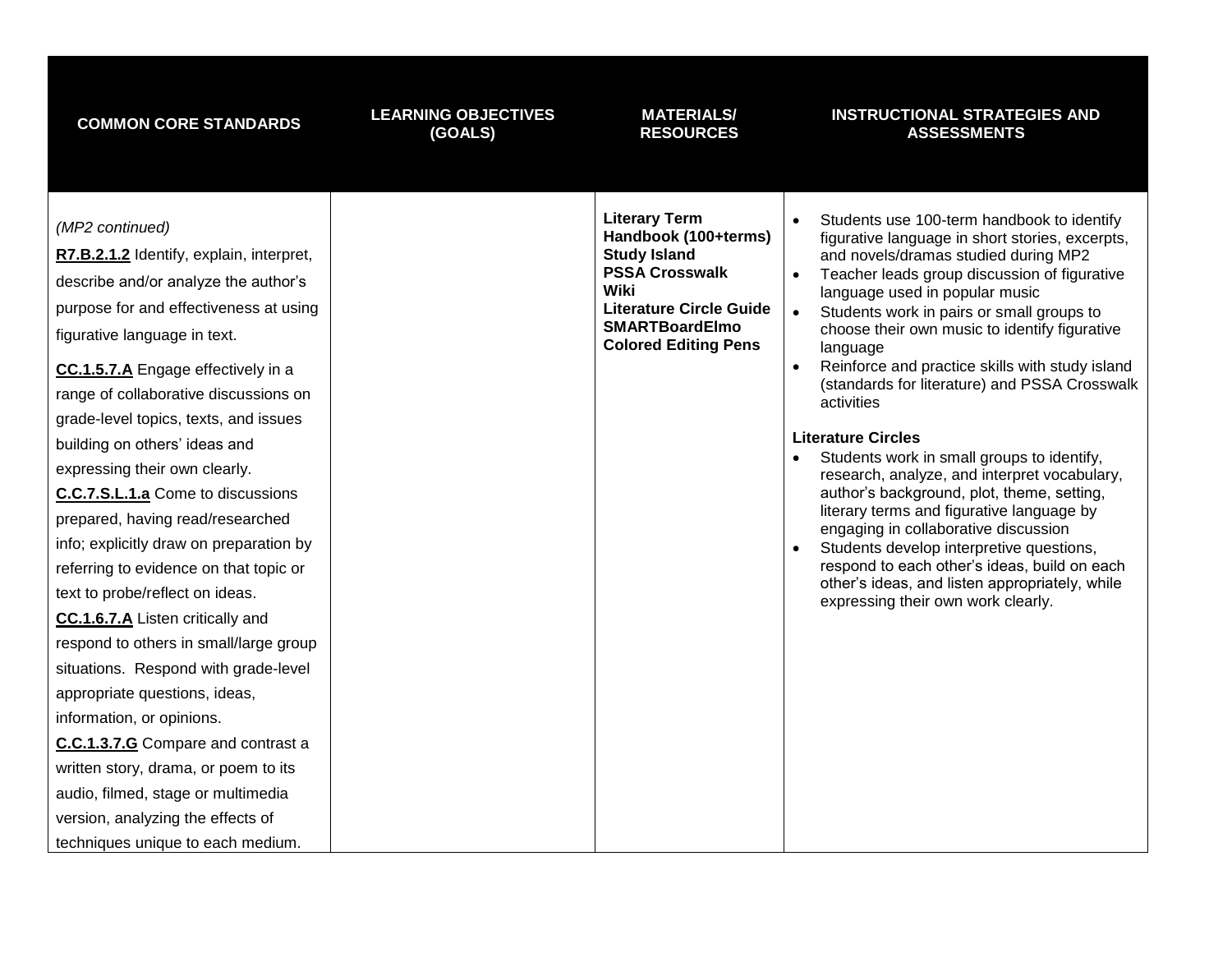#### **COMMON CORE STANDARDS LEARNING OBJECTIVES (GOALS)**



#### **INSTRUCTIONAL STRATEGIES AND ASSESSMENTS**

| (MP2 continued)<br>Students will be able to:<br><b>Teacher Exemplars:</b><br><b>Anticapatory Set</b><br><b>Writing - Informational</b><br><b>Informational Writing</b><br>Teacher encourages small group and whole class<br>Write an informational essay<br>Prompts (How a<br>listening, sharing, and reading of:<br>showing either:<br><b>CC.1.4.7.B</b> Identify the topic clearly, |  |
|---------------------------------------------------------------------------------------------------------------------------------------------------------------------------------------------------------------------------------------------------------------------------------------------------------------------------------------------------------------------------------------|--|
|                                                                                                                                                                                                                                                                                                                                                                                       |  |
|                                                                                                                                                                                                                                                                                                                                                                                       |  |
|                                                                                                                                                                                                                                                                                                                                                                                       |  |
| 1. how a main character<br>character changes over<br>1) a variety of short stories, excerpts,<br>including a preview of what is to                                                                                                                                                                                                                                                    |  |
| changes over time (using<br>time, text to stage and<br>novels, and dramas from historic time period<br>follow.<br>theme events/experiences over<br>text to screen examples)<br>of classic European and American authors -                                                                                                                                                             |  |
| the course of the plot (in a text,<br>late 1800s/early 1900s)                                                                                                                                                                                                                                                                                                                         |  |
| drama, or film); or<br>Study Island (Writing<br>2) non-fiction research (exploring historic                                                                                                                                                                                                                                                                                           |  |
| <b>EO7.C.1.2 Write</b><br>compare/contrast a written<br>standards)<br>2.<br>time period and authors' background)                                                                                                                                                                                                                                                                      |  |
| story, drama, or poem to its<br>informational/expository text to<br>audio, filmed, staged, or<br>Graphic Organizers for<br><b>Connections to Blocked LA</b>                                                                                                                                                                                                                           |  |
| examine a topic and convey ideas,<br>multimedia version, analyzing<br>pre-writing and<br>Students write using connections to grammar,                                                                                                                                                                                                                                                 |  |
| concepts, and information through the<br>the techniques unique to each<br>development<br>vocabulary, reading: write Collins 1 open-                                                                                                                                                                                                                                                   |  |
| medium<br>ended reflections connecting to: research, fact<br>selection, organization, and analysis                                                                                                                                                                                                                                                                                    |  |
| or fiction, comparing/contrasting different<br>relevant to content.<br>Students will be able to:<br>Writer's guidebook<br>positions, review of theme and setting,                                                                                                                                                                                                                     |  |
| Draft essays with an<br>plotline, etc.                                                                                                                                                                                                                                                                                                                                                |  |
| PA Writing Rubric<br>accurate understanding of<br><b>EO7.C.1.2.1</b> Introduce a topic for                                                                                                                                                                                                                                                                                            |  |
| the conventions, grammar<br><b>Writing Process</b><br>the intended audience and<br>and usage adverbs, verbs,<br>Writer's guidebook                                                                                                                                                                                                                                                    |  |
| Students use graphic organizers to brainstorm<br>$\bullet$<br>and prepositions.<br>ideas for their own informational essays<br>preview what is to follow; organize                                                                                                                                                                                                                    |  |
| <b>Editing Checklist</b><br>Use precise words and<br>(includes guided pre-writing activities for how                                                                                                                                                                                                                                                                                  |  |
| ideas, concepts, and information<br>phrases, descriptive<br>a character changes over time and/or                                                                                                                                                                                                                                                                                      |  |
| using strategies, such as<br>Interim check-in handout<br>details, and figurative<br>comparing text to stage/screen)<br>language to compose                                                                                                                                                                                                                                            |  |
| Study Island - practice using (writing<br>$\bullet$<br>definition, classification,<br>Computers<br>essay demonstrating<br>standards)                                                                                                                                                                                                                                                  |  |
| compare/contrast, and<br>understanding of author's<br>Interim check-in, teacher monitors progress<br>$\bullet$                                                                                                                                                                                                                                                                        |  |
| purpose and plot line to<br>Google docs<br>cause/effect to support the<br>Peer Edit w/ checklist<br>$\bullet$                                                                                                                                                                                                                                                                         |  |
| compare and contrast<br><b>Revision Round One</b><br>writer's purpose.<br>$\bullet$<br>text to different media                                                                                                                                                                                                                                                                        |  |
| Teacher mini conference<br>$\bullet$<br>versions.                                                                                                                                                                                                                                                                                                                                     |  |
| <b>Revision Round Two</b><br>$\bullet$<br>Include FCAs to connect<br>C.C.7.W.2.b Develop the topic with<br>Self-edit with checklist<br>$\bullet$                                                                                                                                                                                                                                      |  |
| to grammar, reading, and<br><b>Revision Round Three</b><br>relevant facts, definitions, concrete<br>$\bullet$                                                                                                                                                                                                                                                                         |  |
| vocabulary skills learned<br>Publication to wiki/eportfolios/google docs<br>$\bullet$<br>during MP1 and MP2.<br>details, quotations, or other                                                                                                                                                                                                                                         |  |
| information and examples.                                                                                                                                                                                                                                                                                                                                                             |  |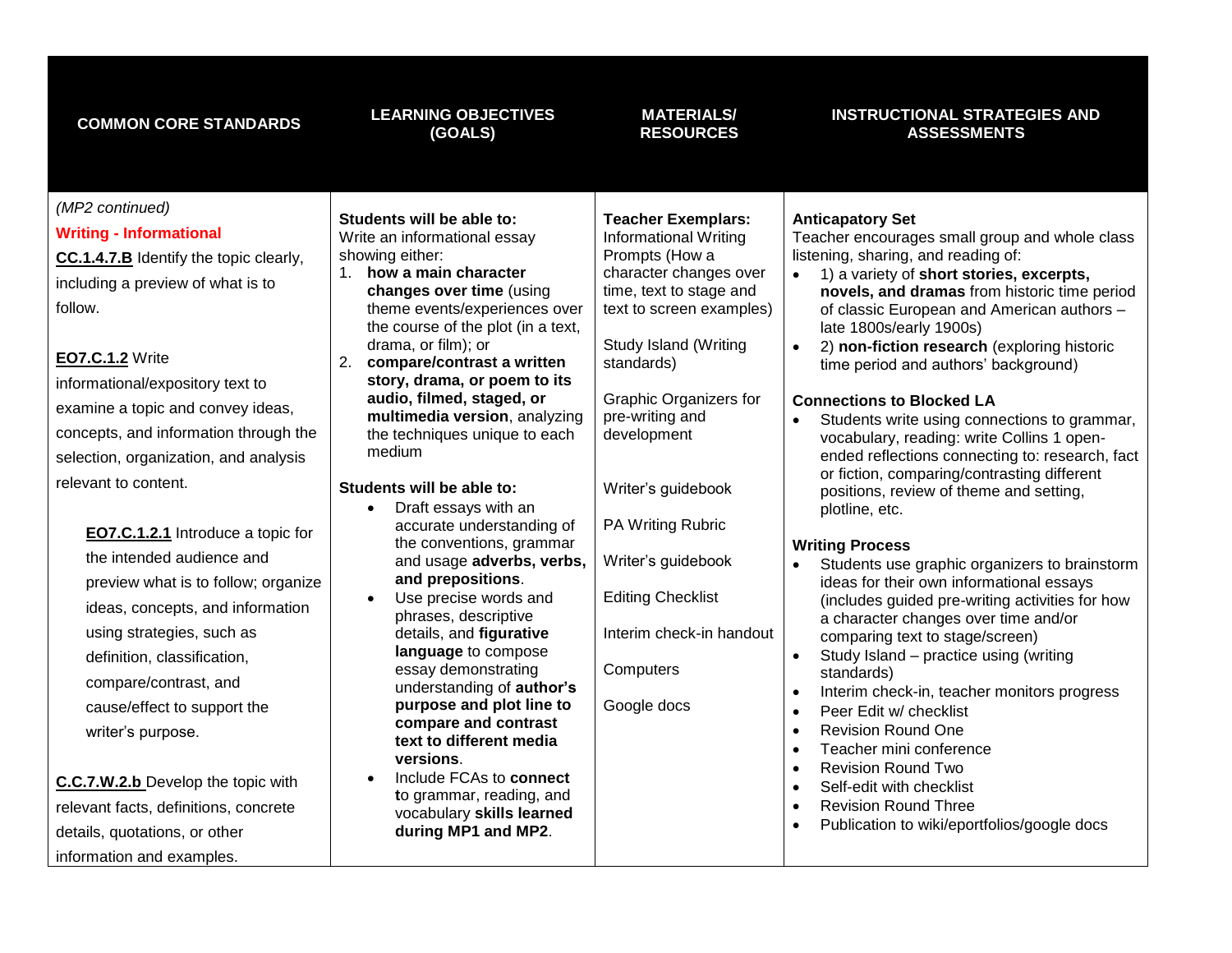| <b>COMMON CORE STANDARDS</b>                                                                                                                                                                                                                                                                                                                                                                                                       | <b>LEARNING OBJECTIVES</b><br>(GOALS)                                                                                                                                                                                                                                                                                                                                                                                                                                 | <b>MATERIALS/</b><br><b>RESOURCES</b>                                                                                                                                                                                                                                                                            | <b>INSTRUCTIONAL STRATEGIES AND</b><br><b>ASSESSMENTS</b>                                                                                                                                                                                                                                                                                                                                                                                                                                                                                                                                                                                                                                                                                                         |
|------------------------------------------------------------------------------------------------------------------------------------------------------------------------------------------------------------------------------------------------------------------------------------------------------------------------------------------------------------------------------------------------------------------------------------|-----------------------------------------------------------------------------------------------------------------------------------------------------------------------------------------------------------------------------------------------------------------------------------------------------------------------------------------------------------------------------------------------------------------------------------------------------------------------|------------------------------------------------------------------------------------------------------------------------------------------------------------------------------------------------------------------------------------------------------------------------------------------------------------------|-------------------------------------------------------------------------------------------------------------------------------------------------------------------------------------------------------------------------------------------------------------------------------------------------------------------------------------------------------------------------------------------------------------------------------------------------------------------------------------------------------------------------------------------------------------------------------------------------------------------------------------------------------------------------------------------------------------------------------------------------------------------|
| MP <sub>3</sub><br><b>Grammar (Language &amp; Usage)</b><br>*Note grammar skills for<br>capitalization, punctuation,<br>spelling, and structure continue<br>through all marking periods; see<br>usage and structure changes - MP3<br>is compound/complex sentence<br>structure and phrases/clauses.)<br>CC.1.4.7.F Demonstrate command of<br>the conventions of standard English<br>grammar and usage when writing or<br>speaking. | Students will be able to:<br>• Master the basics and add<br>more content about how to<br>identify, edit, and revise DOL<br>grammar sentences to<br>demonstrate understanding of<br>grammar and usage, as well as<br>conventions of standard<br>English.<br>• Share and explain grammatical<br>changes in the daily DOL<br>individually and in a large group<br>setting, using proper use of<br>editing/proofreading symbols<br>within sentences and explain<br>rules. | <b>DOL Language</b><br>· daily sentences<br>organized with<br>recurring edits in<br>one-week period,<br>across a four-week<br>unit<br>• student notes in<br>grammar journal<br>· blue/black pen;<br>colored editing pen<br>• SMARTBoard/Elmo<br>• Nerf balls/beanie<br>bears<br>• Study Island<br>$\bullet$ Wiki | <b>DOL Language</b><br>Teacher-facilitated discussion - students<br>make individual edits, volunteer to make edits<br>on SMARTboard/Elmo (formative); teacher<br>leads whole group discussion; and students<br>conclude by noting final edits and rules based<br>on final model/explanation.<br>Individual Study/review - derived from a 4-<br>$\bullet$<br>week unit (handouts in class and on Teacher<br>wiki)<br>$\bullet$<br>Whole Class Review Game - class discussion<br>and interactive game (mushroom mania)<br>Quiz - based on 4-week review<br>$\bullet$<br>Post-mortem review - students correct quiz<br>$\bullet$<br>with colored editing pen<br>Study Island - practice skills and establish<br>baseline (Language standards)                        |
| EO7.D.1.7.2 Demonstrate command<br>of the conventions of standard English<br>capitalization, punctuation, and<br>spelling when writing.<br>EO7.D.1.1.1. Explain the function of<br>phrases and clauses in general and<br>their functions in specific sentences.<br>EO7.D.1.1.2 Choose among simple,<br>compound, complex and compound-<br>complex sentences to signal different<br>relationships among ideas.                      | Students will be able to:<br>• Produce complete sentences,<br>recognizing and correcting in<br>appropriate fragments and<br>run-on sentences.<br>identify simple, compound,<br>complex, and compound-<br>complex sentences to signal<br>different relationships among<br>ideas.<br>• Place clauses and phrases<br>within a sentence, recognizing<br>and correcting misplaced and<br>dangling modifiers.                                                               | <b>Compound/Complex</b><br>Sentences; and<br><b>Phrases/Clauses</b><br>• Ring of Knowledge<br>• PH Writing &<br>Grammar<br>• PH Grammar<br><b>Exercises</b><br>• Skill Support in PH<br>Literature Workbook<br>• PH Review<br>• PH Assessments<br>• Study Island<br>• Wiki                                       | <b>Compound/Complex Sentences;</b><br><b>Phrases and Clauses</b><br>Definition and examples noted on study cards<br>(saved on Ring of Knowledge - ROK)<br>PH Writing & Grammar - Practice activities<br>$\bullet$<br>individually in class and for homework; whole<br>class review (corrections with colored editing<br>pen)<br>Study Island - practice and establish baseline<br>$\bullet$<br>(language standards)<br>PH Literature Review - skill support - connect<br>to anthology stories showing relationship<br>between simple, compound, complex<br>sentences; phrases/clauses; and<br>misplaced/dangling modifiers (context<br>reinforcement)<br>PH review - individual activities, whole class<br>$\bullet$<br>review, corrections w/colored editing pen |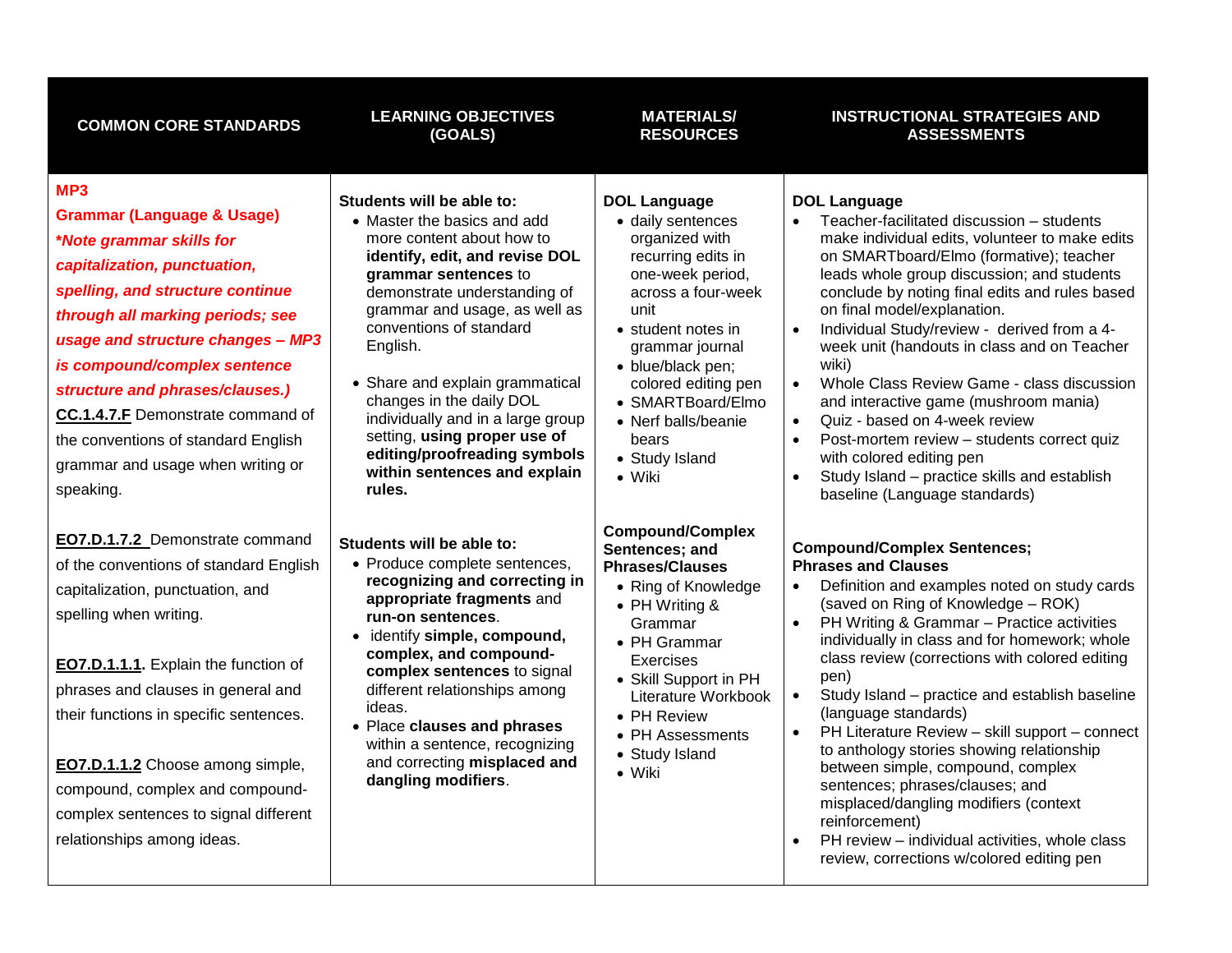| <b>COMMON CORE STANDARDS</b>                                                                                                                                                                                                                                                                                              | <b>LEARNING OBJECTIVES</b><br>(GOALS)                                                                                                                                                                                                                                                                                                                                                         | <b>MATERIALS/</b><br><b>RESOURCES</b>                                                                                                                                                                                                      | <b>INSTRUCTIONAL STRATEGIES AND</b><br><b>ASSESSMENTS</b>                                                                                                                                                                                                                                                                                                                                                                                      |
|---------------------------------------------------------------------------------------------------------------------------------------------------------------------------------------------------------------------------------------------------------------------------------------------------------------------------|-----------------------------------------------------------------------------------------------------------------------------------------------------------------------------------------------------------------------------------------------------------------------------------------------------------------------------------------------------------------------------------------------|--------------------------------------------------------------------------------------------------------------------------------------------------------------------------------------------------------------------------------------------|------------------------------------------------------------------------------------------------------------------------------------------------------------------------------------------------------------------------------------------------------------------------------------------------------------------------------------------------------------------------------------------------------------------------------------------------|
| (MP3 continued)<br>EO7.D.1.1.3 Place clauses and<br>phrases within a sentence,<br>recognizing and correcting misplaced<br>and dangling modifiers.                                                                                                                                                                         |                                                                                                                                                                                                                                                                                                                                                                                               |                                                                                                                                                                                                                                            | <b>PSSA Crosswalk Excersizes</b><br>PH quiz<br>$\bullet$<br>Post mortem review - whole class discussion,<br>$\bullet$<br>corrections using colored editing pen                                                                                                                                                                                                                                                                                 |
| <b>E07.D.1.2.1</b> Use a comma to separate<br>coordinate adjectives                                                                                                                                                                                                                                                       |                                                                                                                                                                                                                                                                                                                                                                                               |                                                                                                                                                                                                                                            |                                                                                                                                                                                                                                                                                                                                                                                                                                                |
| E07.D.1.2.2 Spell correctly.                                                                                                                                                                                                                                                                                              |                                                                                                                                                                                                                                                                                                                                                                                               |                                                                                                                                                                                                                                            |                                                                                                                                                                                                                                                                                                                                                                                                                                                |
| E07.D.1.2.3 Use punctuation<br>(commas, parentheses, dashes) to set<br>off nonrestrictive/parenthetical<br>elements.<br><b>EO7.D.1.2.4</b> Use punctuation to set off<br>items in a series.                                                                                                                               |                                                                                                                                                                                                                                                                                                                                                                                               |                                                                                                                                                                                                                                            |                                                                                                                                                                                                                                                                                                                                                                                                                                                |
| <b>Vocabulary</b><br>(*Note vocab skills continue<br>through all marking periods; see<br>changes for MP3 in excerpts,<br>articles, stories, and novels.)<br><b>CC.1.2.7.J</b> Acquire and use accurately<br>grade- appropriate general academic<br>and domain- specific words and<br>phrases: gather vocabulary knowledge | Students will be able to:<br>Determine the meaning of new<br>$\bullet$<br>words to improve literacy, and<br>for PACC PSSA and SAT/ACT<br>readiness.<br>Pronounce and spell<br>$\bullet$<br>vocabulary terms<br>Identify and apply definition of<br>words in vocab exercises and<br>in context<br>Identify and apply denotations<br>$\bullet$<br>and connotations of multiple<br>meaning words | <b>Wordly Wise</b><br><b>Vocabulary (RegEd)</b><br><b>Classical Roots</b><br><b>Vocabulary (Honors)</b><br><b>PH Literature</b><br><b>Class Novels</b><br><b>Teacher Exemplars</b><br><b>Study Island</b><br><b>PSSA Crosswalk</b><br>Wiki | <b>Anticipatory Set</b><br>Use vocab workbooks (Chapter 9-12) to<br>$\bullet$<br>introduce pronunciation (phonetic key),<br>affixes, and etymology (language of origin and<br>connections to cognates, Latin/Greek roots)<br><b>Affixes (Prefixes/Suffixes)</b><br>Individual and small group practice with<br>interdisciplinary connections to science and<br>social studies academic terms. (teacher-<br>created activities, PSSA Crosswalk) |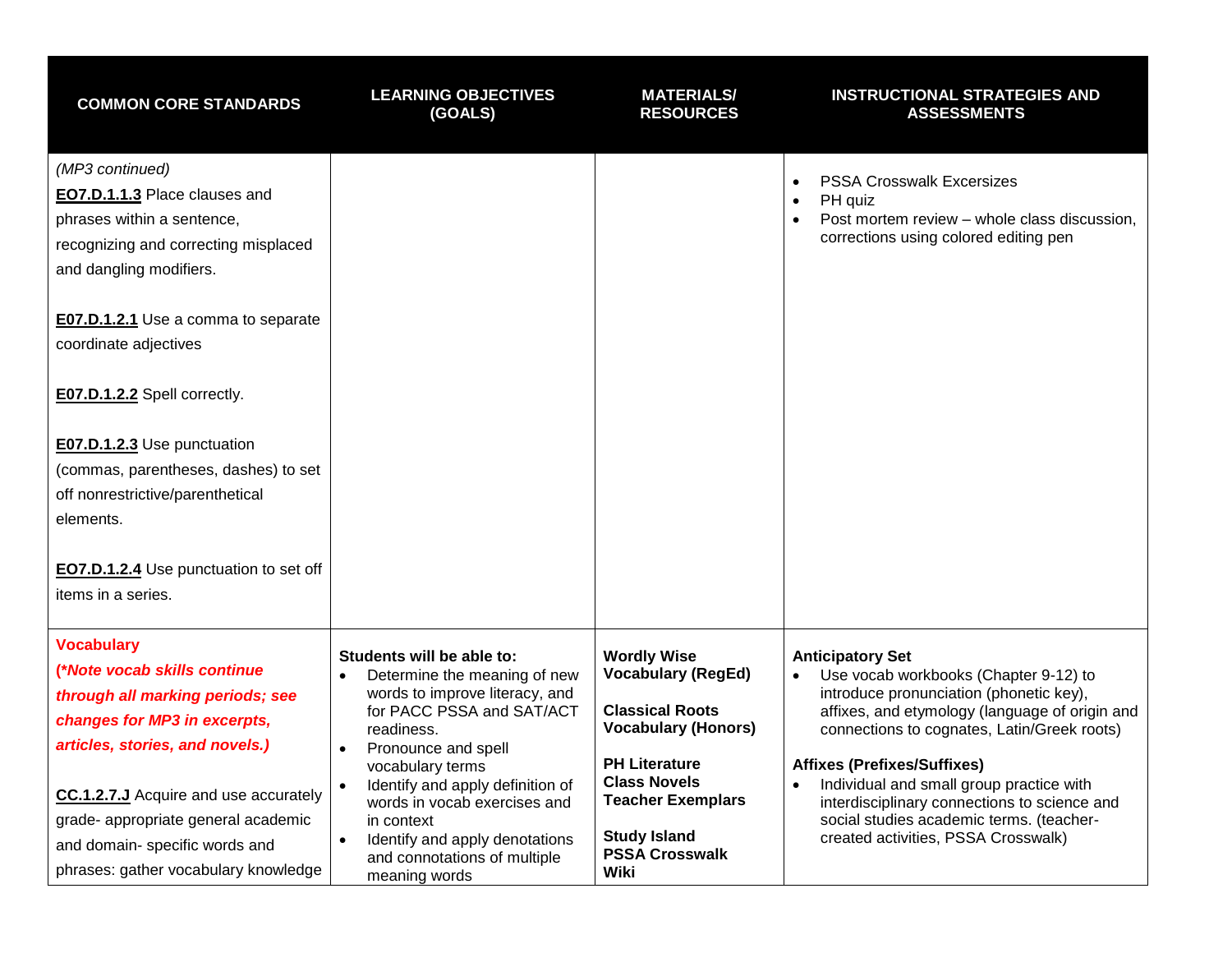| <b>COMMON CORE STANDARDS</b>                                                                                                                                                                                                                                                                                                                                                                                                                                                                                                                                                                                     | <b>LEARNING OBJECTIVES</b><br>(GOALS)                                                                                                                                                                                                                                                                                                    | <b>MATERIALS/</b><br><b>RESOURCES</b>                                                                                                                                                    | <b>INSTRUCTIONAL STRATEGIES AND</b><br><b>ASSESSMENTS</b>                                                                                                                                                                                                                                                                                                                                                                                                                                                                                                                                                                                                                                                |
|------------------------------------------------------------------------------------------------------------------------------------------------------------------------------------------------------------------------------------------------------------------------------------------------------------------------------------------------------------------------------------------------------------------------------------------------------------------------------------------------------------------------------------------------------------------------------------------------------------------|------------------------------------------------------------------------------------------------------------------------------------------------------------------------------------------------------------------------------------------------------------------------------------------------------------------------------------------|------------------------------------------------------------------------------------------------------------------------------------------------------------------------------------------|----------------------------------------------------------------------------------------------------------------------------------------------------------------------------------------------------------------------------------------------------------------------------------------------------------------------------------------------------------------------------------------------------------------------------------------------------------------------------------------------------------------------------------------------------------------------------------------------------------------------------------------------------------------------------------------------------------|
| (MP3 continued)<br>when considering a word or phrase<br>important to comprehension or<br>expression.<br>R7.A.1.1 Identify and apply the<br>meaning of vocabulary<br>R7A.1.1.1 Identify and/or apply<br>meaning of multiple meaning words<br>R7A.1.1.2 Identify and/or apply a<br>synonym or antonym used in text.<br>R7.A.1.2. Identify and apply word<br>recognition skills<br>R7.A.1.2.1 Identify how the meaning<br>of a word is changed when an affix is<br>added (also as used in text).<br>R7.A.1.2.2 Define and apply how the<br>meaning of a word changes when<br>context clues are given in explanatory | Identify and apply a synonym<br>and antonym of a word used in<br>text<br>Understand and identify word<br>recognition skills<br>Identify the meaning of a word<br>$\bullet$<br>used when a prefix or suffix<br>(affix) is added<br>Define and apply the meaning<br>of a word when context clues<br>are given in explanatory<br>sentences. | <b>Study Cards</b><br>Quizlet<br><b>SMARTBoardElmo</b><br><b>Colored Editing Pens</b><br>Thefreedictionary.com<br>quia<br><b>Roget's thesaurus</b><br>Webster's collegiate<br>dictionary | <b>Vocab workbooks</b><br>Applied activities: denotation, connotation,<br>synonyms, antonyms, logical reasoning,<br>context to determine multiple meanings<br>Whole class review - review and discussion<br>of corrections; mark the text to<br>edit/revise/correct using colored editing pens;<br>Individual review/study - Wordly<br>Wise/Classical Roots online activities; quizlet,<br>study cards (paper/online)<br>Study Island - individual practice and<br>establish baseline (Vocab) (Reading<br>Standards for Literature)<br>Quiz (one chapter every two weeks) -<br>paper/quia<br>Post mortem review and corrections - most<br>common errors will be on future assessments<br>as extra credit |
| sentences.                                                                                                                                                                                                                                                                                                                                                                                                                                                                                                                                                                                                       |                                                                                                                                                                                                                                                                                                                                          |                                                                                                                                                                                          |                                                                                                                                                                                                                                                                                                                                                                                                                                                                                                                                                                                                                                                                                                          |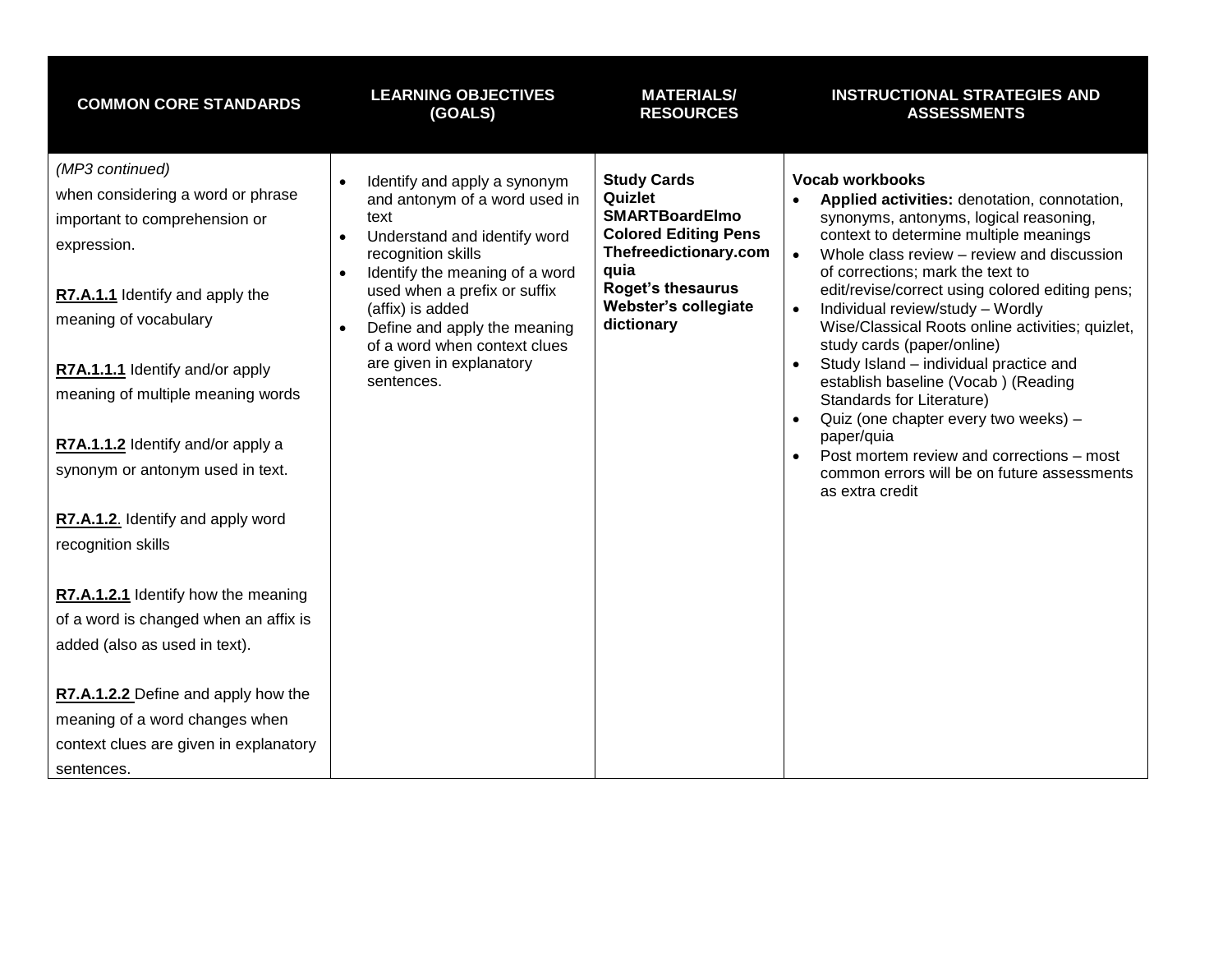| <b>COMMON CORE STANDARDS</b>                                                                                                                                                                                                                                                                                                                                                                                                                                                                                                                                                                                                                                                                                                                                                  | <b>LEARNING OBJECTIVES</b><br>(GOALS)                                                                                                                                                                                                                                                                                                                                                                                                                                                                                                                                                                                                                                                                                                                                                                                                                                                                       | <b>MATERIALS/</b><br><b>RESOURCES</b>                                                                                                                                                                                                                                                                                                                                                                                                                                                                                                                                                                                                                                                                                                                                                                         | <b>INSTRUCTIONAL STRATEGIES AND</b><br><b>ASSESSMENTS</b>                                                                                                                                                                                                                                                                                                                                                                                                                                                                                                                                                                                                                                                                                                                                                                                                                                                                                                                                                                                                                                                                                                                                                                                                                                                                                                                                                                                                                                                                                                                                             |
|-------------------------------------------------------------------------------------------------------------------------------------------------------------------------------------------------------------------------------------------------------------------------------------------------------------------------------------------------------------------------------------------------------------------------------------------------------------------------------------------------------------------------------------------------------------------------------------------------------------------------------------------------------------------------------------------------------------------------------------------------------------------------------|-------------------------------------------------------------------------------------------------------------------------------------------------------------------------------------------------------------------------------------------------------------------------------------------------------------------------------------------------------------------------------------------------------------------------------------------------------------------------------------------------------------------------------------------------------------------------------------------------------------------------------------------------------------------------------------------------------------------------------------------------------------------------------------------------------------------------------------------------------------------------------------------------------------|---------------------------------------------------------------------------------------------------------------------------------------------------------------------------------------------------------------------------------------------------------------------------------------------------------------------------------------------------------------------------------------------------------------------------------------------------------------------------------------------------------------------------------------------------------------------------------------------------------------------------------------------------------------------------------------------------------------------------------------------------------------------------------------------------------------|-------------------------------------------------------------------------------------------------------------------------------------------------------------------------------------------------------------------------------------------------------------------------------------------------------------------------------------------------------------------------------------------------------------------------------------------------------------------------------------------------------------------------------------------------------------------------------------------------------------------------------------------------------------------------------------------------------------------------------------------------------------------------------------------------------------------------------------------------------------------------------------------------------------------------------------------------------------------------------------------------------------------------------------------------------------------------------------------------------------------------------------------------------------------------------------------------------------------------------------------------------------------------------------------------------------------------------------------------------------------------------------------------------------------------------------------------------------------------------------------------------------------------------------------------------------------------------------------------------|
| (MP3 continued)<br>Reading - Literature (Non-fiction -<br><b>Narrative and Informational)</b><br><b>CC.1.2.7.L</b> Read and comprehend<br>literary nonfiction and informational<br>text on grade level, reading<br>independently and proficiently.<br>CC.7.R.1.8 Trace and evaluate the<br>specific claim or arguments in a text,<br>assessing whether the reasoning is<br>sound and the evidence is relevant<br>and sufficient to the support the claims<br>CC.1.2.7.1 Analyze how two or more<br>authors present and interpret facts on<br>the same topic.<br>PA Standard 1.2.7.C Distinguish<br>between essential and nonessential<br>information; identify bias and<br>propaganda where present.<br>R.7.B.3. Understand concepts and<br>organization of non-fiction text. | Students will be able to:<br>Understand concepts and<br>$\bullet$<br>organization of non-fiction text<br>Identify central idea and key<br>$\bullet$<br>supporting details that support,<br>describe, and explain the basic<br>points.<br>$\bullet$<br>Identify and analyze how text<br>$\bullet$<br>structure clarifies meaning of<br>non-fiction text<br>Identify and analyze text<br>org/structure, including<br>sequence, Q/A.<br>comparison/contrast, case and<br>effect, and problem and<br>solution<br>Identify content that would fit in<br>a specific section of text<br>Interpret graphics and charts<br>$\bullet$<br>and or make connections<br>between the text and/or<br>graphics/charts<br>Distinguish between essential<br>$\bullet$<br>and nonessential information in<br>text to evaluate claim for<br>sound reasoning or relevant<br>evidence<br>Identify bias and propaganda<br>$\bullet$ | <b>PH Literature</b><br>Any excerpt, article, or<br>short story from Unit 7:<br>non-fiction<br>(11 non-fiction narrative<br>and informational text<br>that connect with<br>grammar, vocabulary,<br>and writing goals.)<br><b>Teacher Exemplars</b><br>Of Beetles and Angels<br><b>Fever 1793</b><br><b>Titanic</b><br>Leonardo DaVinci<br><b>History of Pirates</b><br><b>Immigrant Kids</b><br>When Plague Strikes<br>(honors)<br>Biography of Eleanor<br>Roosevelt (honors)<br><b>Background Research</b><br><b>Biographical Information</b><br>on headings, titles,<br>graphs, charts, and text<br>structure<br><b>Prezi</b><br><b>Text Org handouts</b><br><b>Study Island</b><br><b>PSSA Crosswalk</b><br>Wiki<br><b>Literature Circle Guide</b><br><b>SMARTBoardElmo</b><br><b>Colored Editing Pens</b> | Demonstrate comprehension by completing:<br>Guiding small group activities to monitor that<br>$\bullet$<br>students can identify central idea and key<br>details (using articles and excerpts of non-<br>fiction, i.e. Scope, Upfront, Scholastic, NYT<br>Educational stories, etc.)<br>Background lesson to understand purpose of<br>$\bullet$<br>headings, titles, graphics, charts, etc. -<br>highlighting articles and excerpts<br>Reinforce and practice skills with PSSA<br><b>Crosswalk activities</b><br>Study Island - Standards for Literature and<br>$\bullet$<br>Informational Text)<br><b>Text Organization/Structure</b><br>mini lesson on text organization (handout<br>puzzles, scavenger hunts, and Prezi<br>presentation)<br>Reinforce and practice skills with PSSA<br>$\bullet$<br>Crosswalk activities<br>Study Island - Standards for Literature and<br>$\bullet$<br>Informational Text)<br>Students identify content that would fit in a<br>specific section from text using their non-<br>fiction short stories and novels<br>Students use notes to develop "one-pagers"<br>$\bullet$<br>clearly expressing connections between text<br>and the content of graphics and charts.<br>Reinforce and practice skills with study island<br>$\bullet$<br>(standards for informational text) and PSSA<br><b>Crosswalk activities</b><br><b>Bias and Propaganda</b><br>Mini lesson on types of bias and propaganda<br>(handouts and Prezi presentation)<br>Background lesson to differentiate essential<br>and nonessential information using<br>evidence to evaluate claim for sound |
|                                                                                                                                                                                                                                                                                                                                                                                                                                                                                                                                                                                                                                                                                                                                                                               |                                                                                                                                                                                                                                                                                                                                                                                                                                                                                                                                                                                                                                                                                                                                                                                                                                                                                                             |                                                                                                                                                                                                                                                                                                                                                                                                                                                                                                                                                                                                                                                                                                                                                                                                               | reasoning - highlighting articles and excerpts                                                                                                                                                                                                                                                                                                                                                                                                                                                                                                                                                                                                                                                                                                                                                                                                                                                                                                                                                                                                                                                                                                                                                                                                                                                                                                                                                                                                                                                                                                                                                        |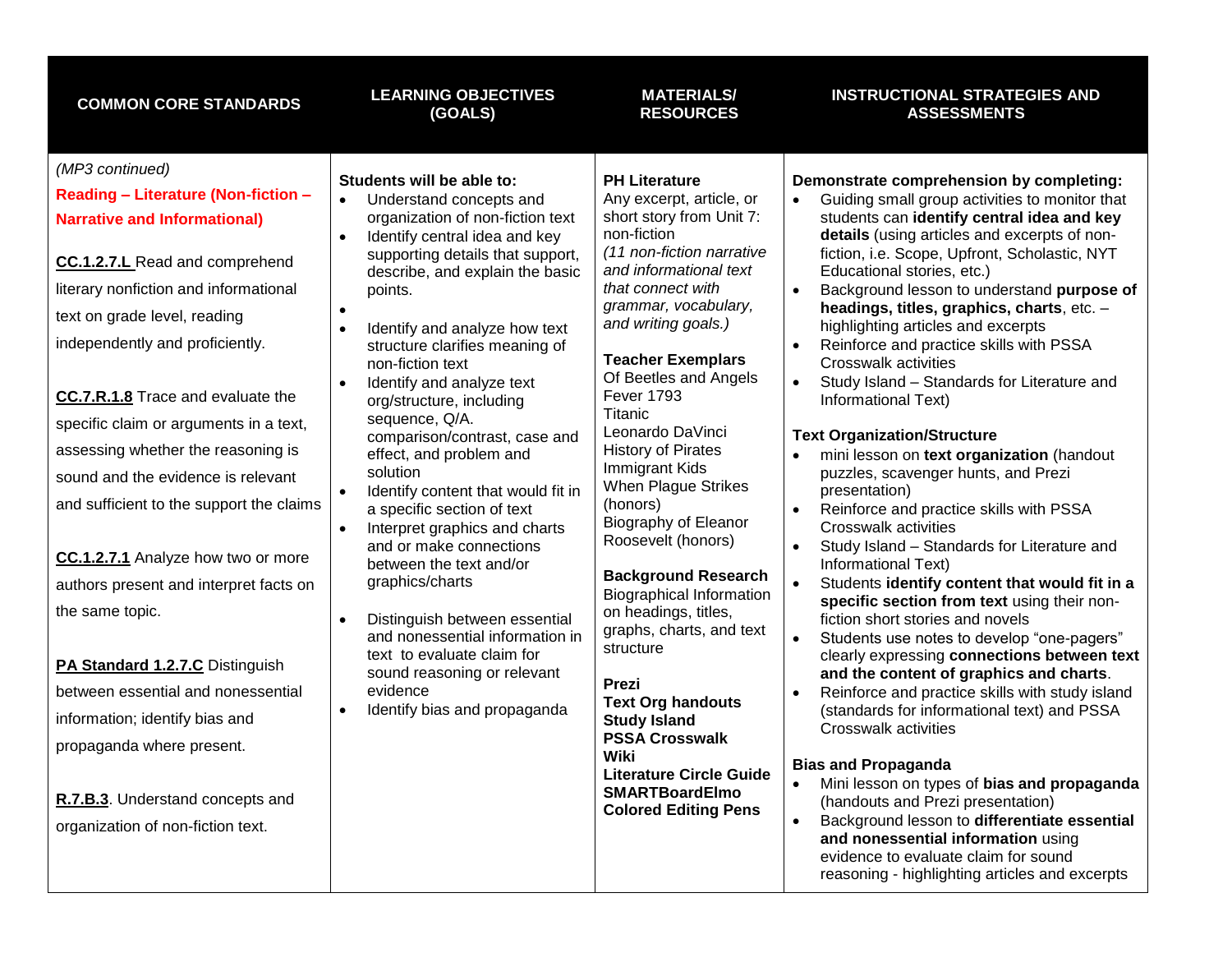| <b>COMMON CORE STANDARDS</b>                                                                                                                                                                | <b>LEARNING OBJECTIVES</b><br>(GOALS) | <b>MATERIALS/</b><br><b>RESOURCES</b> | <b>INSTRUCTIONAL STRATEGIES AND</b><br><b>ASSESSMENTS</b>                                                                                                              |
|---------------------------------------------------------------------------------------------------------------------------------------------------------------------------------------------|---------------------------------------|---------------------------------------|------------------------------------------------------------------------------------------------------------------------------------------------------------------------|
| (MP3 continued)<br>R.7.B.3.3. Identify, compare, explain,<br>describe, and analyze how text<br>organization clarifies meaning of non-<br>fiction text.                                      |                                       |                                       | Reinforce and practice skills with PSSA<br>$\bullet$<br><b>Crosswalk activities</b><br>Study Island - Standards for Literature and<br>$\bullet$<br>Informational Text) |
| R.7.B.3.3.1 Identify, compare, explain,<br>describe, and analyze text structure,<br>including sequence, question/answer,<br>comparison/contrast, cause and<br>effect, and problem solution. |                                       |                                       |                                                                                                                                                                        |
| R.7.B.3.3.2 Identify content that would<br>fit in a specific section of text.                                                                                                               |                                       |                                       |                                                                                                                                                                        |
| R.7.B.3.3.3 Interpret graphics and<br>charts and/or make connections<br>between text and the content of<br>graphics and charts.                                                             |                                       |                                       |                                                                                                                                                                        |
| R.7.B.3.3.4 Identify, compare, explain,<br>describe, and analyze the sequence of<br>steps in a list of directions.                                                                          |                                       |                                       |                                                                                                                                                                        |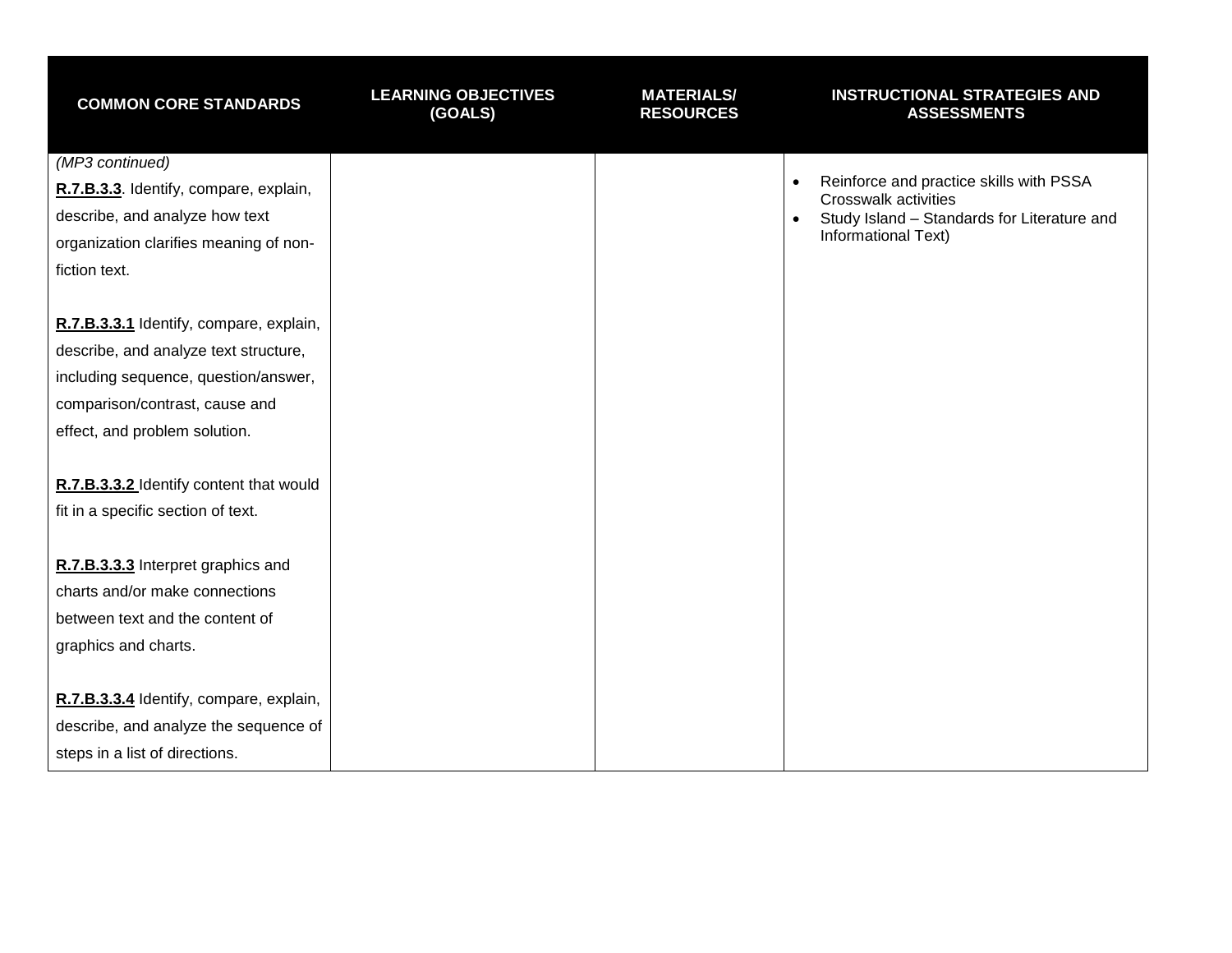| <b>COMMON CORE STANDARDS</b>                                                                                                                                                                                                                                                                                                                   | <b>LEARNING OBJECTIVES</b><br>(GOALS)                                                                                                                                                                                                                                                                                                                                                                                                                                                                                        | <b>MATERIALS/</b><br><b>RESOURCES</b>                                                                                                                                                                                                                                                                     | <b>INSTRUCTIONAL STRATEGIES AND</b><br><b>ASSESSMENTS</b>                                                                                                                                                                                                                                                                                                                                                                                                                                                                                                                                                                                                                                                                                                                                                                 |
|------------------------------------------------------------------------------------------------------------------------------------------------------------------------------------------------------------------------------------------------------------------------------------------------------------------------------------------------|------------------------------------------------------------------------------------------------------------------------------------------------------------------------------------------------------------------------------------------------------------------------------------------------------------------------------------------------------------------------------------------------------------------------------------------------------------------------------------------------------------------------------|-----------------------------------------------------------------------------------------------------------------------------------------------------------------------------------------------------------------------------------------------------------------------------------------------------------|---------------------------------------------------------------------------------------------------------------------------------------------------------------------------------------------------------------------------------------------------------------------------------------------------------------------------------------------------------------------------------------------------------------------------------------------------------------------------------------------------------------------------------------------------------------------------------------------------------------------------------------------------------------------------------------------------------------------------------------------------------------------------------------------------------------------------|
| (MP3 continued)<br><b>Writing - Persuasive/Argumentative</b><br><b>CC.7.W.1</b> Write arguments to support<br>claims with clear reasons and relevant<br>evidence.<br>CC.7.W.1.a Introduce claims,<br>acknowledge alternate or opposing<br>claims, and organize the reasons and<br>evidence logically.<br><b>CC.7.W.1.b</b> Support claims with | Students will be able to:<br>Write a persuasive/argumentative<br>essay that shows:<br>1. a clearly stated position or<br>opinion<br>2. a convincing, elaborated, and<br>properly cited evidence<br>3. persuasive techniques to<br>anticipate reader concerns and<br>arguments<br>Students will be able to:<br>Draft essays with an<br>$\bullet$<br>accurate understanding of                                                                                                                                                 | <b>Teacher Exemplars:</b><br>Persausive and<br><b>Argumentative Writing</b><br>Prompts (how to<br>formulate a claim;<br>pro/con arguments;<br>nailing a conclusion)<br>Study Island (Writing<br>standards)<br><b>Graphic Organizers for</b><br>pre-writing and<br>development (It's<br>Debatable outline) | <b>Anticapatory Set</b><br>Teacher encourages small group and whole class<br>listening, sharing, and reading of:<br>1) a variety of non-fiction articles and<br>editorials demonstrating<br>persuasive/argumentative technique<br>2) non-fiction research - mini-lesson in<br>library how to research pro and con sides of a<br>non-fiction issue<br><b>Research and Pre-writing Outline</b><br>Students write using connections to grammar,<br>vocabulary, reading: write Collins Type 1<br>open-ended brainstorming connecting to:                                                                                                                                                                                                                                                                                      |
| logical reasoning and relevant<br>evidence, using accurate, credible<br>sources and demonstrating an<br>understanding of the topic or text.<br>CC.7.W.1.c Use words, phrases, and<br>clauses to create cohesion and clarify<br>the relationships among claims,<br>reasons, and evidence.                                                       | the conventions, grammar<br>and usage, clauses and<br>phrases; and simple,<br>compound, and complex<br>sentences; avoid run-<br>ons and fragments; and<br>identify misplaced and<br>dangling modifiers.<br>Use precise words and<br>$\bullet$<br>phrases, descriptive detail<br>to compose an essay<br>demonstrating<br>understanding text<br>structure, and bias and<br>propaganda.<br>Include FCAs to connect<br>$\bullet$<br>to grammar, reading, and<br>vocabulary skills learned<br>during MP1. MP2, and<br><b>MP3.</b> | Writer's guidebook<br>PA Writing Rubric<br>Writer's guidebook<br><b>Editing Checklist</b><br>Interim check-in handout<br>Computers<br>Google docs                                                                                                                                                         | topics they are interested to research based<br>on introductory library and online searches.<br>Students choose topics with teacher approval<br>$\bullet$<br>and use graphic organizers to outline the "It's<br>Debatable" notes for argumentative essays<br>(includes guided pre-writing activities)<br>Study Island - practice with persuasive<br>techniques (writing standards)<br><b>Drafting and Writing Process</b><br>Interim check-in, teacher monitors progress to<br>approve outlines<br>Students write initial draft of editorial<br>Peer Edit w/ checklist<br>$\bullet$<br><b>Revision Round One</b><br>Teacher mini conference<br>$\bullet$<br><b>Revision Round Two</b><br>$\bullet$<br>Self-edit with checklist<br>$\bullet$<br><b>Revision Round Three</b><br>Publication to wiki/eportfolios/google docs |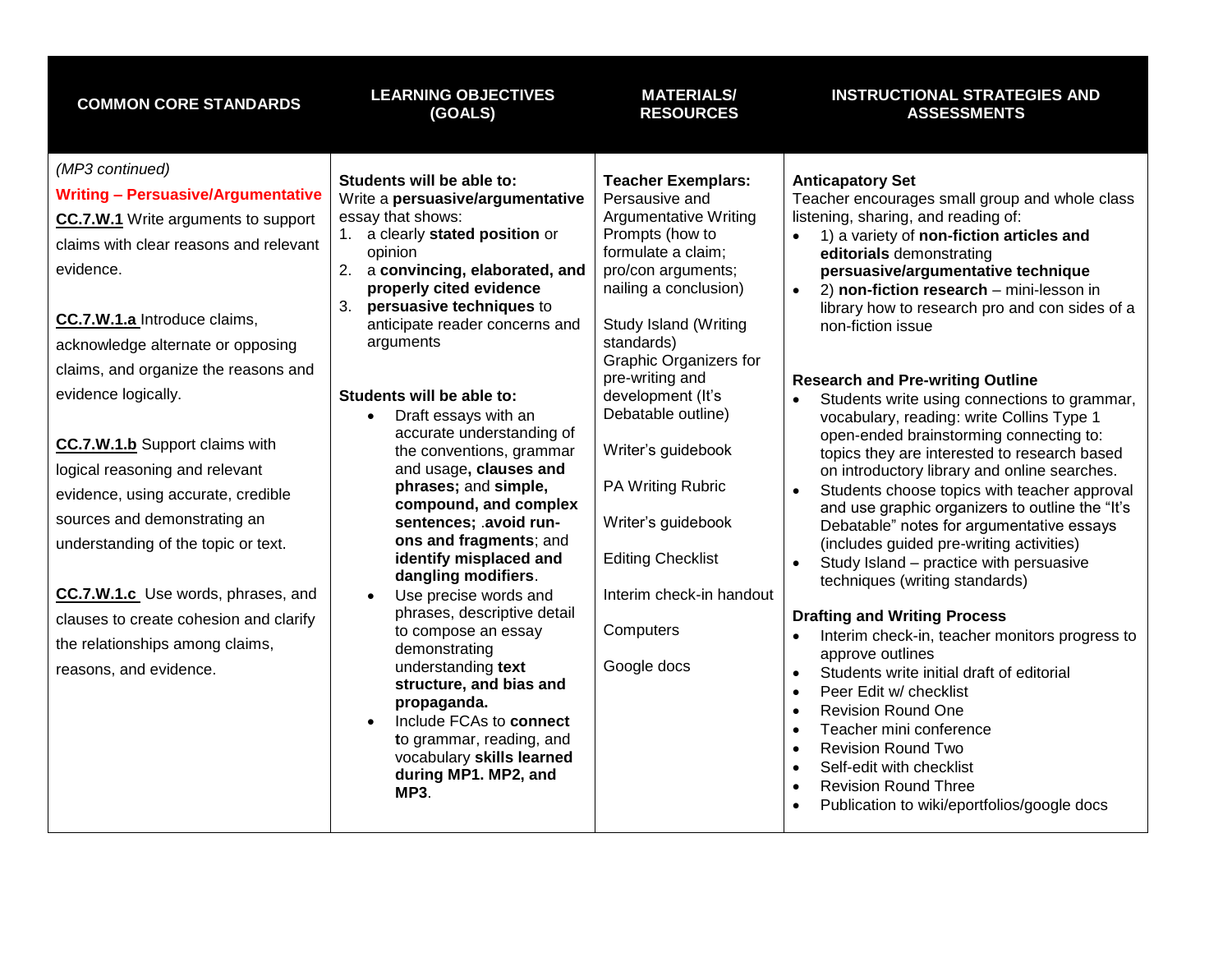| <b>COMMON CORE STANDARDS</b>                                                                                                                                                                                                                                                                                                                                                                                                                                                                                                                              | <b>LEARNING OBJECTIVES</b><br>(GOALS)                                                                                                                                                                                                                                                                                                                                                                                                                                 | <b>MATERIALS/</b><br><b>RESOURCES</b>                                                                                                                                                                                                                                                                            | <b>INSTRUCTIONAL STRATEGIES AND</b><br><b>ASSESSMENTS</b>                                                                                                                                                                                                                                                                                                                                                                                                                                                                                                                                                                                                                                                                                                                                                                  |
|-----------------------------------------------------------------------------------------------------------------------------------------------------------------------------------------------------------------------------------------------------------------------------------------------------------------------------------------------------------------------------------------------------------------------------------------------------------------------------------------------------------------------------------------------------------|-----------------------------------------------------------------------------------------------------------------------------------------------------------------------------------------------------------------------------------------------------------------------------------------------------------------------------------------------------------------------------------------------------------------------------------------------------------------------|------------------------------------------------------------------------------------------------------------------------------------------------------------------------------------------------------------------------------------------------------------------------------------------------------------------|----------------------------------------------------------------------------------------------------------------------------------------------------------------------------------------------------------------------------------------------------------------------------------------------------------------------------------------------------------------------------------------------------------------------------------------------------------------------------------------------------------------------------------------------------------------------------------------------------------------------------------------------------------------------------------------------------------------------------------------------------------------------------------------------------------------------------|
| MP4<br><b>Grammar (Language &amp; Usage)</b><br>*Note grammar skills for<br>capitalization, punctuation,<br>spelling, and structure continue<br>through all marking periods;<br>changes - MP4 is commonly<br>confused words; homophones; and<br>semicolons/dashes/parentheses.)<br><b>CC.1.4.7.F</b> Demonstrate command of<br>the conventions of standard English<br>grammar and usage when writing or                                                                                                                                                   | Students will be able to:<br>• Master the basics and add<br>more content about how to<br>identify, edit, and revise DOL<br>grammar sentences to<br>demonstrate understanding of<br>grammar and usage, as well as<br>conventions of standard<br>English.<br>• Share and explain grammatical<br>changes in the daily DOL<br>individually and in a large group<br>setting, using proper use of<br>editing/proofreading symbols<br>within sentences and explain<br>rules. | <b>DOL Language</b><br>• daily sentences<br>organized with<br>recurring edits in<br>one-week period,<br>across a four-week<br>unit<br>• student notes in<br>grammar journal<br>· blue/black pen;<br>colored editing pen<br>• SMARTBoard/Elmo<br>• Nerf balls/beanie<br>bears<br>• Study Island<br>$\bullet$ Wiki | <b>DOL Language</b><br>Teacher-facilitated discussion - students<br>make individual edits, volunteer to make edits<br>on SMARTboard/Elmo (formative); teacher<br>leads whole group discussion; and students<br>conclude by noting final edits and rules based<br>on final model/explanation.<br>Individual Study/review - derived from a 4-<br>$\bullet$<br>week unit (handouts in class and on Teacher<br>wiki)<br>Whole Class Review Game - class discussion<br>$\bullet$<br>and interactive game (mushroom mania)<br>Quiz - based on 4-week review<br>$\bullet$<br>Post-mortem review - students correct quiz<br>$\bullet$<br>with colored editing pen<br>Study Island - practice skills and establish<br>$\bullet$<br>baseline (Language standards)                                                                    |
| speaking.<br>EO7.D.1.7.2 Demonstrate command<br>of the conventions of standard English<br>capitalization, punctuation, and<br>spelling when writing.<br><b>EO7.D.1.1.8</b> Identify and correct<br>frequently confused words (i.e.<br>homophones, spelling, and<br>pronunciation).<br>E07.D.1.2.3 Use punctuation<br>(commas, semicolon, colon,<br>parentheses, dashes) to set off<br>nonrestrictive/parenthetical elements.<br>EO7.D.1.2.4 Use punctuation to set off<br>items in a series, introductory phrases,<br>dependent, and independent clauses. | Students will be able to:<br>• Identify and correct frequently<br>confused words (i.e.<br>homophones, spelling, and<br>pronunciation) to/too/two,<br>there/they're/their, where/were,<br>of/have<br>• Use punctuation (comma,<br>semicolon, colon, dash,<br>parentheses) to set off<br>nonrestrictive/parenthetical<br>elements<br>• Use punctuation to set off items<br>in a series, introductory<br>phrases, and dependent and<br>independent clauses.              | <b>Compound/Complex</b><br>Sentences; and<br><b>Phrases/Clauses</b><br>• Ring of Knowledge<br>• PH Writing &<br>Grammar<br>• PH Grammar<br>Exercises<br>• Skill Support in PH<br>Literature Workbook<br>• PH Review<br>• PH Assessments<br>• Study Island<br>$\bullet$ Wiki                                      | <b>Frequently Confused Words;</b><br>Punctuation (comma, semicolon, colon, dash,<br>and parentheses)<br>Definition and examples noted on study cards<br>(saved on Ring of Knowledge - ROK)<br>PH Writing & Grammar - Practice activities<br>individually in class and for homework; whole<br>class review (corrections with colored editing<br>pen)<br>Study Island - practice and establish baseline<br>$\bullet$<br>(language standards)<br>PH Literature Review - skill support - connect<br>to anthology stories (context reinforcement)<br>PH review - individual activities, whole class<br>review, corrections w/colored editing pen<br><b>PSSA Crosswalk Excersizes</b><br>$\bullet$<br>PH quiz<br>$\bullet$<br>Post mortem review - whole class discussion,<br>$\bullet$<br>corrections using colored editing pen |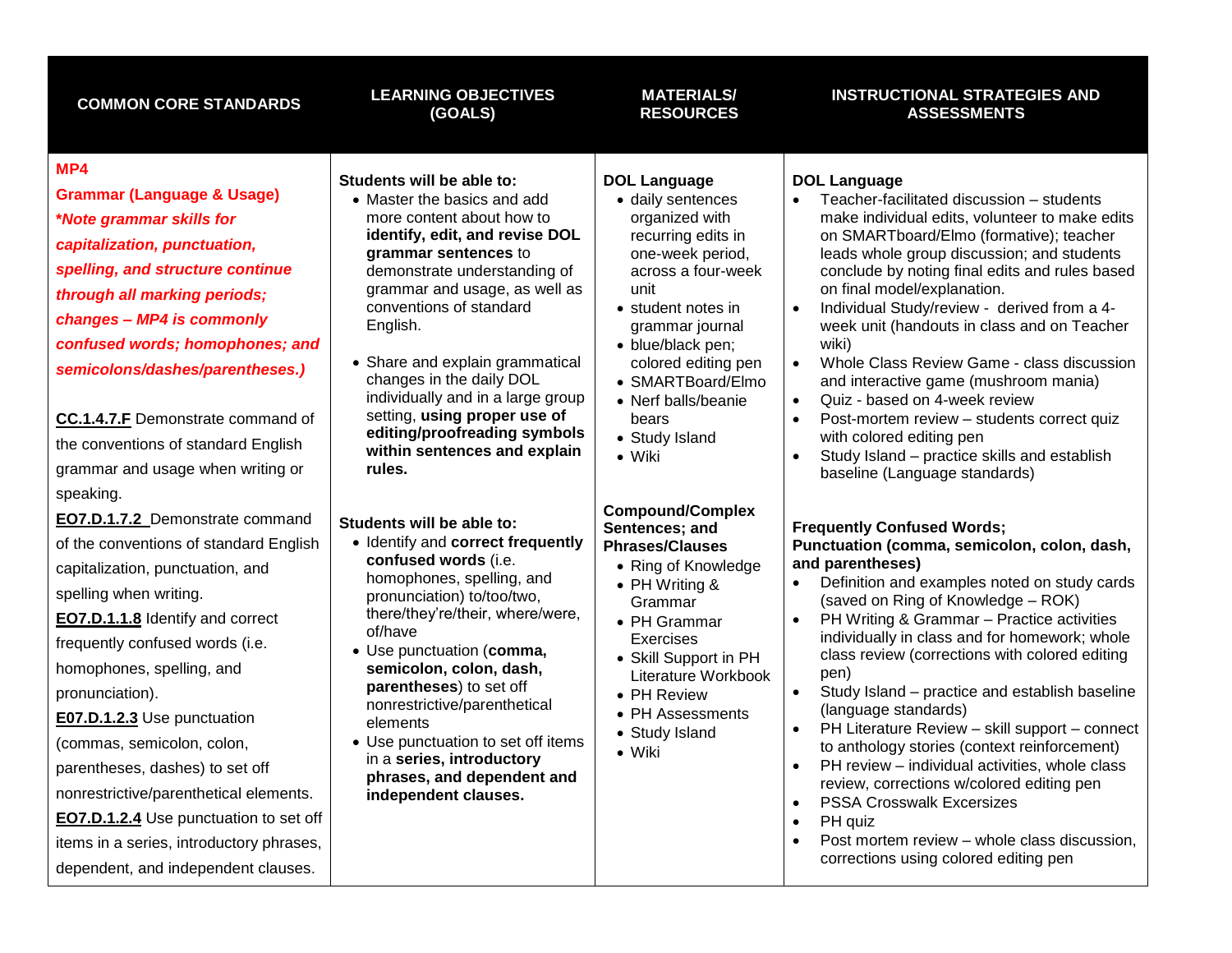| <b>COMMON CORE STANDARDS</b>                                                                                                                                                                                                                                                                                                                                                                                                                                                                                                                                                                                                                                                                              | <b>LEARNING OBJECTIVES</b><br>(GOALS)                                                                                                                                                                                                                                                                                                                                                                                                                                                                                                                                                                                                                                                                                                                                            | <b>MATERIALS/</b><br><b>RESOURCES</b>                                                                                                                                                                                                                                                                                                                                                                                           | <b>INSTRUCTIONAL STRATEGIES AND</b><br><b>ASSESSMENTS</b>                                                                                                                                                                                                                                                                                                                                                                                                                                                                                                                                                                                                                                                                                                                                                                                                                                                                                                                                                                                                                                                                                                                                                                    |
|-----------------------------------------------------------------------------------------------------------------------------------------------------------------------------------------------------------------------------------------------------------------------------------------------------------------------------------------------------------------------------------------------------------------------------------------------------------------------------------------------------------------------------------------------------------------------------------------------------------------------------------------------------------------------------------------------------------|----------------------------------------------------------------------------------------------------------------------------------------------------------------------------------------------------------------------------------------------------------------------------------------------------------------------------------------------------------------------------------------------------------------------------------------------------------------------------------------------------------------------------------------------------------------------------------------------------------------------------------------------------------------------------------------------------------------------------------------------------------------------------------|---------------------------------------------------------------------------------------------------------------------------------------------------------------------------------------------------------------------------------------------------------------------------------------------------------------------------------------------------------------------------------------------------------------------------------|------------------------------------------------------------------------------------------------------------------------------------------------------------------------------------------------------------------------------------------------------------------------------------------------------------------------------------------------------------------------------------------------------------------------------------------------------------------------------------------------------------------------------------------------------------------------------------------------------------------------------------------------------------------------------------------------------------------------------------------------------------------------------------------------------------------------------------------------------------------------------------------------------------------------------------------------------------------------------------------------------------------------------------------------------------------------------------------------------------------------------------------------------------------------------------------------------------------------------|
| (MP4 continued)<br><b>Vocabulary</b><br>(*Note vocab skills continue<br>through all marking periods; see<br>changes for MP3 in excerpts,<br>articles, stories, and novels.)<br><b>CC.1.2.7.J</b> Acquire and use accurately<br>grade- appropriate general academic<br>and domain- specific words and<br>phrases: gather vocabulary knowledge<br>when considering a word or phrase<br>important to comprehension or<br>expression.<br>R7.A.1.1 Identify and apply the<br>meaning of vocabulary<br>R7A.1.1.1 Identify and/or apply<br>meaning of multiple meaning words<br>R7A.1.1.2 Identify and/or apply a<br>synonym or antonym used in text.<br>R7.A.1.2. Identify and apply word<br>recognition skills | Students will be able to:<br>Determine the meaning of new<br>$\bullet$<br>words to improve literacy, and<br>for PACC PSSA and SAT/ACT<br>readiness.<br>Pronounce and spell<br>$\bullet$<br>vocabulary terms<br>Identify and apply definition of<br>words in vocab exercises and<br>in context<br>Identify and apply denotations<br>$\bullet$<br>and connotations of multiple<br>meaning words<br>Identify and apply a synonym<br>$\bullet$<br>and antonym of a word used in<br>text<br>Understand and identify word<br>$\bullet$<br>recognition skills<br>Identify the meaning of a word<br>$\bullet$<br>used when a prefix or suffix<br>(affix) is added<br>Define and apply the meaning<br>$\bullet$<br>of a word when context clues<br>are given in explanatory<br>sentences. | <b>Wordly Wise</b><br><b>Vocabulary (RegEd)</b><br><b>Classical Roots</b><br><b>Vocabulary (Honors)</b><br><b>PH Literature</b><br><b>Class Novels</b><br><b>Teacher Exemplars</b><br><b>Study Island</b><br><b>PSSA Crosswalk</b><br>Wiki<br><b>Study Cards</b><br>Quizlet<br><b>SMARTBoardElmo</b><br><b>Colored Editing Pens</b><br>Thefreedictionary.com<br>quia<br>Roget's thesaurus<br>Webster's collegiate<br>dictionary | <b>Anticipatory Set</b><br>Use vocab workbooks (Chapter 13-16) to<br>$\bullet$<br>introduce pronunciation (phonetic key),<br>affixes, and etymology (language of origin and<br>connections to cognates, Latin/Greek roots)<br><b>Affixes (Prefixes/Suffixes)</b><br>Individual and small group practice with<br>interdisciplinary connections to science and<br>social studies academic terms. (teacher-<br>created activities, PSSA Crosswalk)<br>Vocab workbooks<br>Applied activities: denotation, connotation,<br>synonyms, antonyms, logical reasoning,<br>context to determine multiple meanings<br>Whole class review - review and discussion<br>$\bullet$<br>of corrections; mark the text to<br>edit/revise/correct using colored editing pens;<br>Individual review/study - Wordly<br>$\bullet$<br>Wise/Classical Roots online activities; quizlet,<br>study cards (paper/online)<br>Study Island - individual practice and<br>$\bullet$<br>establish baseline (Vocab) (Reading<br><b>Standards for Literature)</b><br>Quiz (one chapter every two weeks) -<br>$\bullet$<br>paper/quia<br>Post mortem review and corrections - most<br>$\bullet$<br>common errors will be on future assessments<br>as extra credit |
|                                                                                                                                                                                                                                                                                                                                                                                                                                                                                                                                                                                                                                                                                                           |                                                                                                                                                                                                                                                                                                                                                                                                                                                                                                                                                                                                                                                                                                                                                                                  |                                                                                                                                                                                                                                                                                                                                                                                                                                 |                                                                                                                                                                                                                                                                                                                                                                                                                                                                                                                                                                                                                                                                                                                                                                                                                                                                                                                                                                                                                                                                                                                                                                                                                              |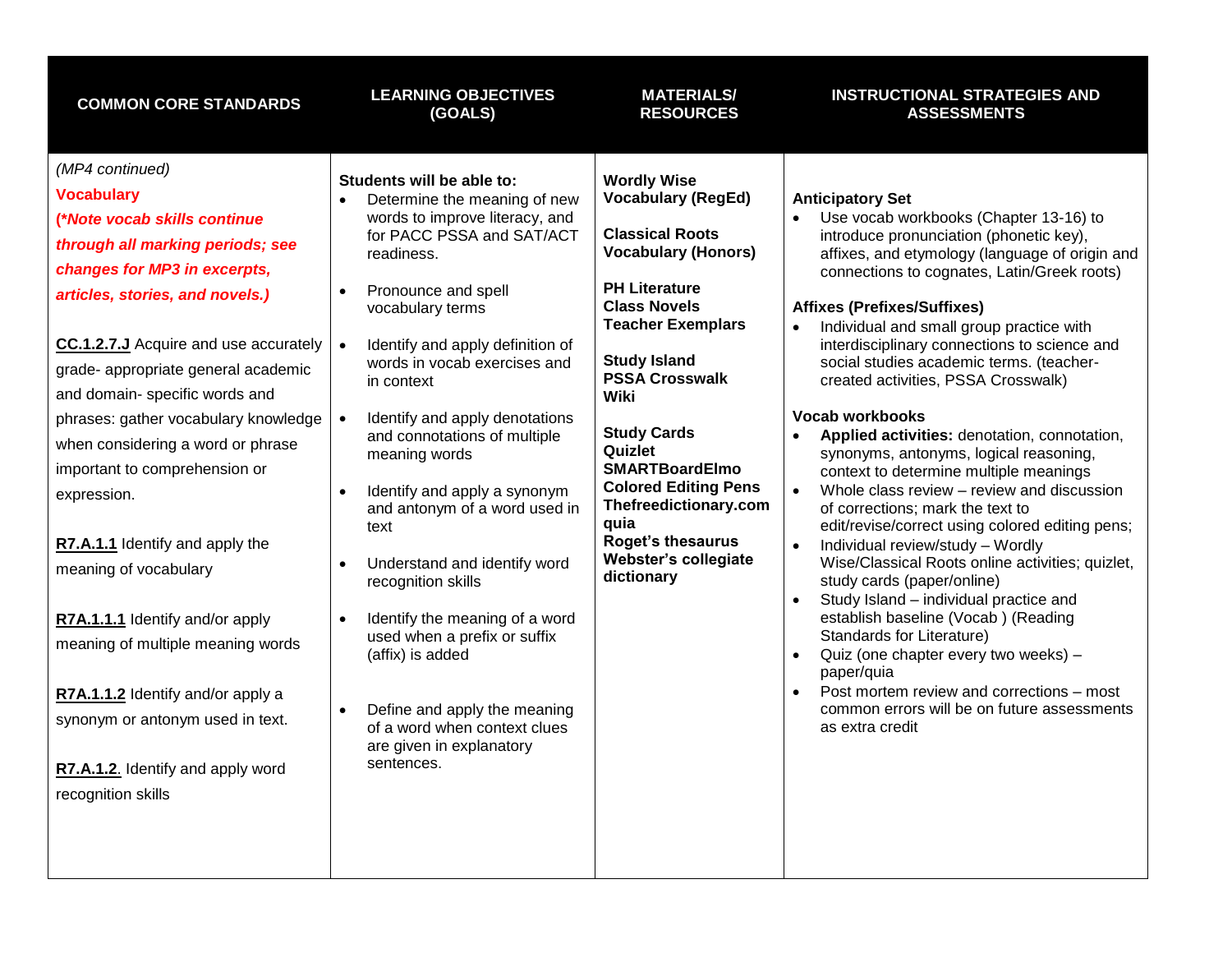| <b>COMMON CORE STANDARDS</b>                                                                                                                                                                                                                                                                                                                                                                                                                                                                                                                                                                                                                     | <b>LEARNING OBJECTIVES</b><br>(GOALS)                                                                                                                                                                                                                                                                                                                                                                                                                                                                                                                       | <b>MATERIALS/</b><br><b>RESOURCES</b>                                                                                                                                                                                                                                                                                                                                                                                                                                                 | <b>INSTRUCTIONAL STRATEGIES AND</b><br><b>ASSESSMENTS</b>                                                                                                                                                                                                                                                                                                                                                                                                                                                                                                                                                                                                                                                                                                                                                                                                                                                                                                                                                                                                                                                                        |
|--------------------------------------------------------------------------------------------------------------------------------------------------------------------------------------------------------------------------------------------------------------------------------------------------------------------------------------------------------------------------------------------------------------------------------------------------------------------------------------------------------------------------------------------------------------------------------------------------------------------------------------------------|-------------------------------------------------------------------------------------------------------------------------------------------------------------------------------------------------------------------------------------------------------------------------------------------------------------------------------------------------------------------------------------------------------------------------------------------------------------------------------------------------------------------------------------------------------------|---------------------------------------------------------------------------------------------------------------------------------------------------------------------------------------------------------------------------------------------------------------------------------------------------------------------------------------------------------------------------------------------------------------------------------------------------------------------------------------|----------------------------------------------------------------------------------------------------------------------------------------------------------------------------------------------------------------------------------------------------------------------------------------------------------------------------------------------------------------------------------------------------------------------------------------------------------------------------------------------------------------------------------------------------------------------------------------------------------------------------------------------------------------------------------------------------------------------------------------------------------------------------------------------------------------------------------------------------------------------------------------------------------------------------------------------------------------------------------------------------------------------------------------------------------------------------------------------------------------------------------|
| (MP4 continued)<br>R7.A.1.2.1 Identify how the meaning<br>of a word is changed when an affix is<br>added (also as used in text).<br>R7.A.1.2.2 Define and apply how the<br>meaning of a word changes when<br>context clues are given in explanatory<br>sentences.                                                                                                                                                                                                                                                                                                                                                                                |                                                                                                                                                                                                                                                                                                                                                                                                                                                                                                                                                             |                                                                                                                                                                                                                                                                                                                                                                                                                                                                                       |                                                                                                                                                                                                                                                                                                                                                                                                                                                                                                                                                                                                                                                                                                                                                                                                                                                                                                                                                                                                                                                                                                                                  |
| <b>Reading - Literary Fiction (Tone,</b><br><b>Mood, Voice, and Purpose)</b><br><b>CC.1.3.7.k</b> Read and comprehend<br>literary fiction on grade level, reading<br>independently and proficiently.<br>R7.A.1.3 Make inferences, draw<br>conclusions, and make<br>generalizations based on text.<br><b>C.C.1.3.7.e</b> Analyze how the structure<br>or form of a text and how it contributes<br>to its meaning in a story, drama, or<br>poem.<br>R7.A.2.6.2 Identify, describe and<br>analyze genre of text, and examples<br>that support author's intended purpose<br>(info, persuasive, biographical,<br>instructional, and editorial/essay). | Students will be able to:<br>Comprehend literary fiction at<br>grade level, independently and<br>proficiently<br>Make inferences and draw<br>conclusions from text<br>Analyze structure of various<br>fictional types of literature -<br>story, poem, drama.<br>Analyze genre of text and<br>examples of supporting<br>evidence<br>Analyze the interactions<br>between individuals, events,<br>and ideas<br>Determine how the author uses<br>the meaning of words and<br>phrases, including figurative,<br>connotative, or technical<br>meanings, in a text | <b>PH Literature</b><br>Any short story from<br>Units 5,6,8, and 9: fiction<br>and poetry<br>(short stories, drama,<br>poetry, and folk literature<br>that connect with<br>grammar, vocabulary,<br>and writing goals.)<br><b>Teacher Exemplars</b><br><b>Greek Myths</b><br>Golden Fleece (honors)<br><b>Black Ships Before Troy</b><br>Watership Down<br>(honors)<br><b>Prometheus Bound</b><br>Speed: The story of<br>Atalanta<br>Antigone (honors)<br>Sci-fi/fantasy SSR<br>novels | Demonstrate comprehension by completing:<br>Background lessons to explore in depth the<br>$\bullet$<br>genres of folk literature, poetry, and drama<br>In large and small groups, students use skills<br>of determining genre, identifying author's<br>purpose and the text structure to<br>compare/contrast different types of literature<br>(poem, play, myth, etc.)<br>Introduce social commentary purpose using<br>philosophy of Western civilization and Ancient<br>Greece/Rome (Creation myth, United<br>Streaming video on Greece, background of<br>Socrates, Plato, Sophocles, and Aristotle)<br><b>Folk Literature</b><br>Students demonstrate, independently and in<br>small groups, comprehension by completing<br>basic questions, inferences, and drawing<br>conclusions about different legends, myths,<br>and folk tales.<br>A dramatic play is acted out in Reader's<br>theater and staged with costumes to be<br>performed in front of peers and at Open<br>House (optional)<br>Small group and individual activities<br>comparing/contrasting Greek myths and<br>classic folk literature to modern folk tales, |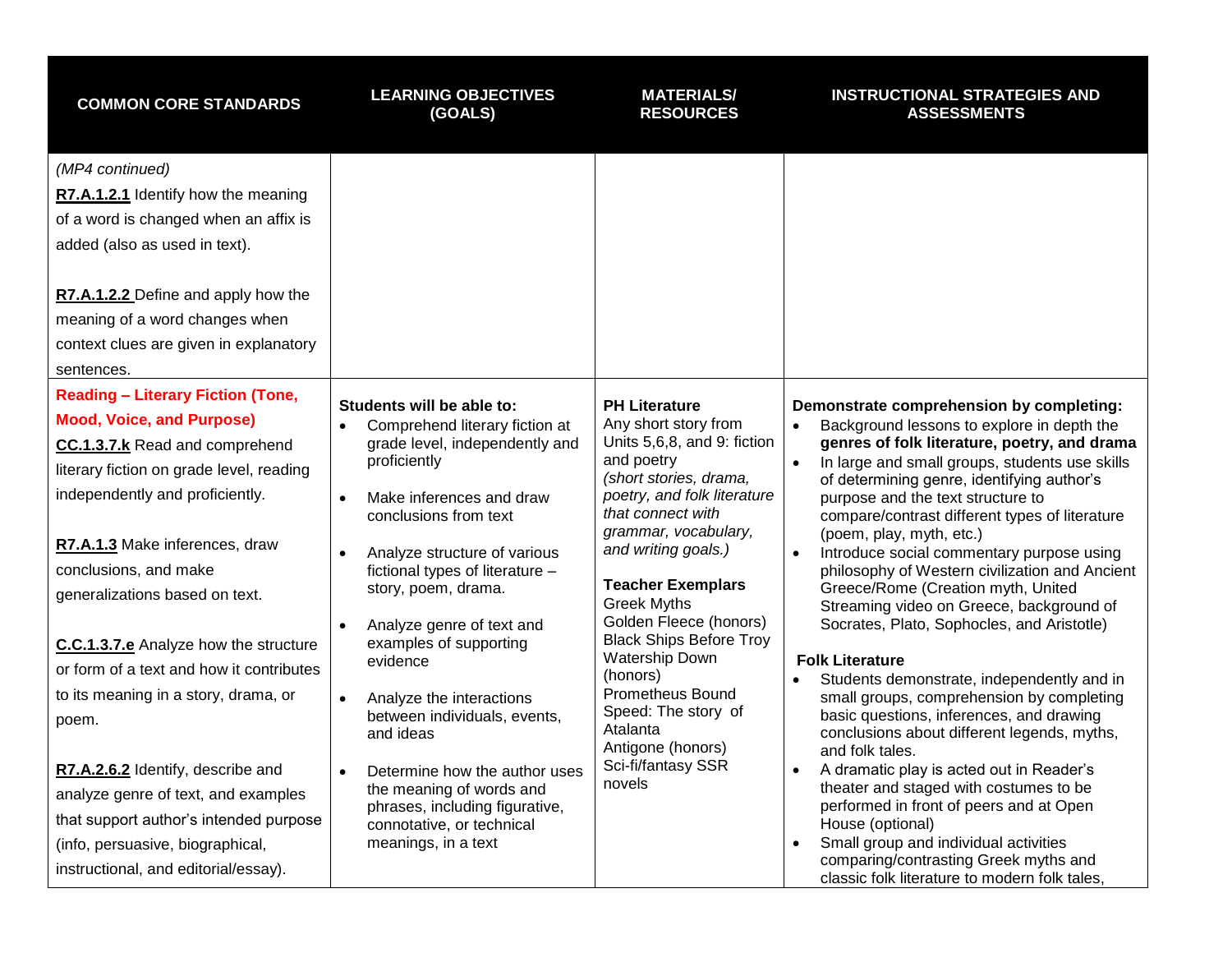| <b>COMMON CORE STANDARDS</b>                                                                                                                                                                                                                                                                                                                                                                                                                                                                                                                                                                                                                                                                                                                                                                                                                                                                                            | <b>LEARNING OBJECTIVES</b>                                                                                                                                                                            | <b>MATERIALS/</b>                                                                                                                                                                                                                                                                                                                                                                                                                                                                                       | <b>INSTRUCTIONAL STRATEGIES AND</b>                                                                                                                                                                                                                                                                                                                                                                                                                                                                                                                                                                                                                                                                                                                                                                                                                                                                                                                                                                                                                                                                                                                                                                                                                                                                                                                                                                                                                                                                                                                                                                                                                                                                    |
|-------------------------------------------------------------------------------------------------------------------------------------------------------------------------------------------------------------------------------------------------------------------------------------------------------------------------------------------------------------------------------------------------------------------------------------------------------------------------------------------------------------------------------------------------------------------------------------------------------------------------------------------------------------------------------------------------------------------------------------------------------------------------------------------------------------------------------------------------------------------------------------------------------------------------|-------------------------------------------------------------------------------------------------------------------------------------------------------------------------------------------------------|---------------------------------------------------------------------------------------------------------------------------------------------------------------------------------------------------------------------------------------------------------------------------------------------------------------------------------------------------------------------------------------------------------------------------------------------------------------------------------------------------------|--------------------------------------------------------------------------------------------------------------------------------------------------------------------------------------------------------------------------------------------------------------------------------------------------------------------------------------------------------------------------------------------------------------------------------------------------------------------------------------------------------------------------------------------------------------------------------------------------------------------------------------------------------------------------------------------------------------------------------------------------------------------------------------------------------------------------------------------------------------------------------------------------------------------------------------------------------------------------------------------------------------------------------------------------------------------------------------------------------------------------------------------------------------------------------------------------------------------------------------------------------------------------------------------------------------------------------------------------------------------------------------------------------------------------------------------------------------------------------------------------------------------------------------------------------------------------------------------------------------------------------------------------------------------------------------------------------|
|                                                                                                                                                                                                                                                                                                                                                                                                                                                                                                                                                                                                                                                                                                                                                                                                                                                                                                                         | (GOALS)                                                                                                                                                                                               | <b>RESOURCES</b>                                                                                                                                                                                                                                                                                                                                                                                                                                                                                        | <b>ASSESSMENTS</b>                                                                                                                                                                                                                                                                                                                                                                                                                                                                                                                                                                                                                                                                                                                                                                                                                                                                                                                                                                                                                                                                                                                                                                                                                                                                                                                                                                                                                                                                                                                                                                                                                                                                                     |
| (MP4 continued)<br>EO7.A-C.2.1 Demonstrate<br>understanding of craft and structure in<br>literature (story, poem, drama)<br><b>CC.1.2.7.B</b> Cite several pieces of text<br>evidence to support analysis of what<br>the text says explicitly, as well as<br>inferences, conclusions, and/or<br>generalizations drawn from the text<br><b>CC.1.2.7.C</b> Analyze the interactions<br>between individuals, events, and ideas<br>in text (e.g. how events influence<br>individuals or events, how individuals<br>influence ideas or events).<br>EO7.B-C2.1.3 Determine how the<br>author uses the meaning of words and<br>phrases, including figurative,<br>connotative, or technical meanings, in<br>a text; analyze the importance of word<br>choice on meaning and tone. Analyze<br>the impact of rhyme and other<br>repetition sounds on a specific verse<br>or stanza of a poem or a section of a<br>story or drama. | Analyze the importance of word<br>choice on meaning and tone<br>Analyze the impact of rhyme<br>$\bullet$<br>and other repetition on a verse<br>or stanza of a poem or a<br>section of a story or dram | <b>Background Research</b><br>Teacher-provided<br>Information on headings,<br>rhyme, meter, other<br>poetic devices, dramatic<br>performance, staging a<br>play, the role of social<br>commentary in sci-fi &<br>fantasy (are these the<br>modern folk literature of<br>our present day?)<br>Poetry and folk<br>literature handouts<br><b>Study Island</b><br><b>PSSA Crosswalk</b><br>Wiki<br><b>Literature Term Guide</b><br>$(100 + terms)$<br><b>SMARTBoard/Elmo</b><br><b>Colored Editing Pens</b> | analyzing how the author uses the meaning of<br>words, including figurative, connotative, or<br>technical (Shrek, Frozen, Incredibles, Mulan,<br>Aladdin, etc.)<br>$\bullet$<br>Reinforce and practice skills with PSSA<br>Crosswalk activities (comparing text to poem<br>to drama)<br>$\bullet$<br>Study Island - Standards for Literature<br>(comparing text to poem to play)<br><b>Poetry</b><br>Guided instruction and activities on the<br>$\bullet$<br>importance of rhyme and other repetition<br>devices on a verse or stanza of a poem or<br>section of story or drama.<br>Mini-lesson on how poetry and drama can<br>$\bullet$<br>connect to folk literature (Iliad, Odyssey,<br>"There Once was a Man" <from pajama<br="">Game&gt;)<br/>Large group activity to model how to identify<br/>and analyze common themes and literary<br/>devices between poetry and folk literature and<br/>dramatic play (using Elmo/Smartboard)<br/><math>\bullet</math><br/>Small group and individual activities<br/>comparing/contrasting lyrical poetry to modern<br/>song lyrics analyzing the importance of word<br/>choice on meaning and tone (students bring in<br/>favorite lyrics to analyze)<br/>Reinforce and practice skills with PSSA<br/>Crosswalk activities (analyzing and comparing<br/>poetry)<br/>Study Island - Standards for Literature)<br/><math>\bullet</math><br/>Social Commentary - Sci-fi &amp; Fantasy SSR<br/>Students complete virtual scavenger hunt<br/>about fact and fiction related to genres of sci-fi<br/>and fantasy<br/>Brainstorm with students in small groups<br/><math display="inline">\bullet</math><br/>whether sci-fi and fantasy can be considered</from> |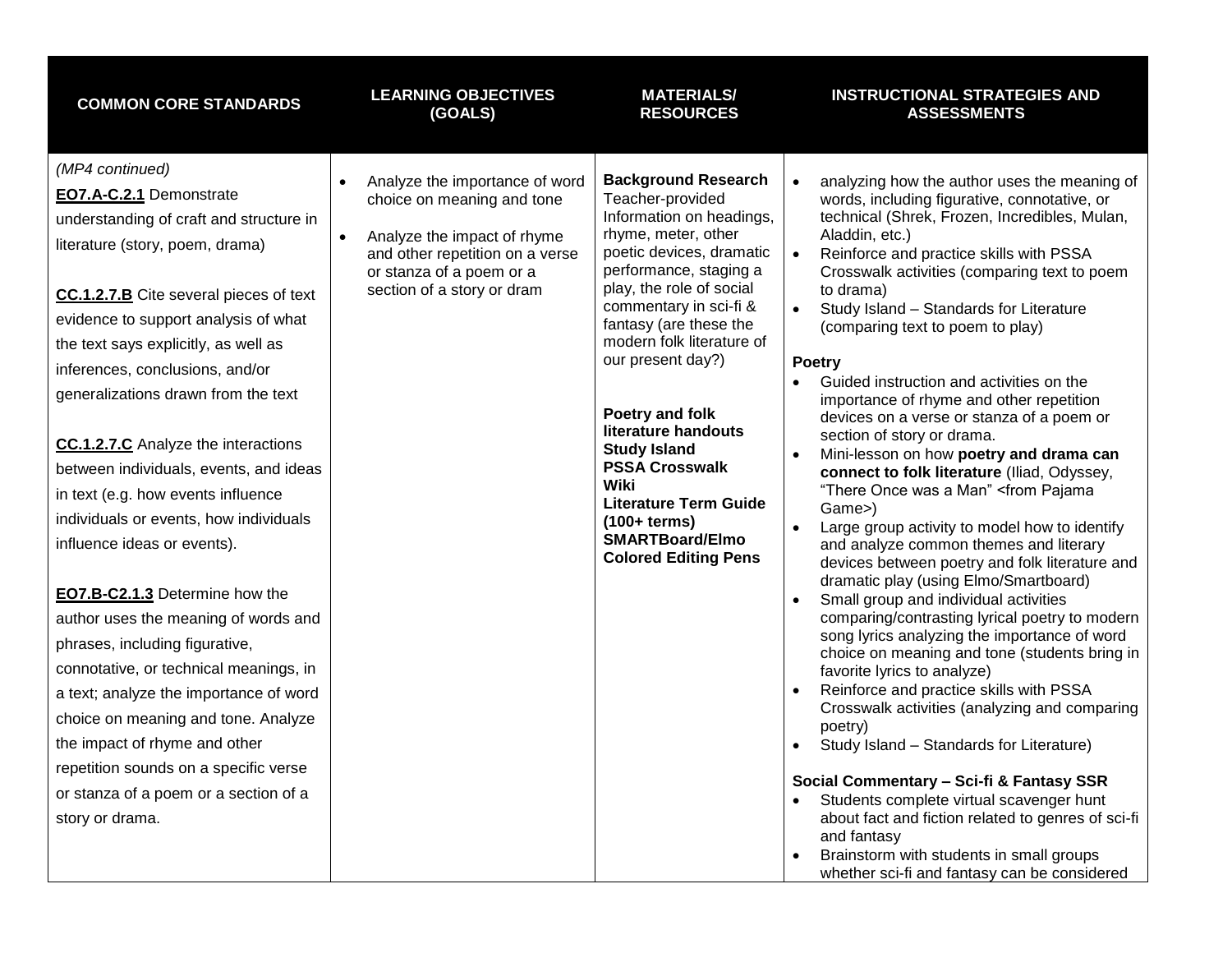| <b>COMMON CORE STANDARDS</b>                                                                                                                                                                                                                                                                                                                               | <b>LEARNING OBJECTIVES</b><br>(GOALS)                                                                                                                                                                                                                                                                                                                                                                                                | <b>MATERIALS/</b><br><b>RESOURCES</b>                                                                                                                                                                                                                             | <b>INSTRUCTIONAL STRATEGIES AND</b><br><b>ASSESSMENTS</b>                                                                                                                                                                                                                                                                                                                                                                                                                                                                                                                                                             |
|------------------------------------------------------------------------------------------------------------------------------------------------------------------------------------------------------------------------------------------------------------------------------------------------------------------------------------------------------------|--------------------------------------------------------------------------------------------------------------------------------------------------------------------------------------------------------------------------------------------------------------------------------------------------------------------------------------------------------------------------------------------------------------------------------------|-------------------------------------------------------------------------------------------------------------------------------------------------------------------------------------------------------------------------------------------------------------------|-----------------------------------------------------------------------------------------------------------------------------------------------------------------------------------------------------------------------------------------------------------------------------------------------------------------------------------------------------------------------------------------------------------------------------------------------------------------------------------------------------------------------------------------------------------------------------------------------------------------------|
| (MP4 continued)                                                                                                                                                                                                                                                                                                                                            |                                                                                                                                                                                                                                                                                                                                                                                                                                      |                                                                                                                                                                                                                                                                   | a form of folk literature (mythical creatures,<br>futuristic science with god-like powers?)<br>Students choose independent reading at<br>grade level within sci-fi and fantasy genre<br>(Barcode Tattoo, The Giver, Childhood's End,<br>Hunger Games, Divergent, The Hobbit, Lord<br>of the Rings, etc.)<br>Students write captions and illustrate<br>connections between SSR sci-fi/fantasy<br>novels and folk literature by either choosing<br>common theme, author's purpose, literary<br>devices, or figurative language.                                                                                         |
| <b>Writing - Narrative Fictional</b><br><b>Standard 1.4.7.A Write poems, short</b><br>stories, and plays.<br>1.5.7.A Write with a clear focus,<br>identifying topic, task, and audience,<br>establishing a single point of view.<br>1.5.7.B Develop appropriate content<br>for the topic. Select and employ the<br>most effective format for the audience. | Students will be able to:<br>Draw on their knowledge of folk<br>literature, poetry and science<br>fiction/fantasy to write a poem and<br>short story or play:<br>With a clear focus<br>Using appropriate style,<br>using varied sentences<br>and descriptive words<br>Create tone and voice<br>through the use of precise<br>language (vivid verbs,<br>specific nouns, modifiers,<br>literary devices, figurative<br>language, etc.) | <b>Teacher Exemplars:</b><br>Narrative Writing<br>Prompts (modern<br>mythology play;<br>narrative and lyrical<br>poems; contemporary<br>hero or god, etc.)<br>Graphic Organizers for<br>pre-writing and<br>development<br>Writer's guidebook<br>PA Writing Rubric | <b>Anticapatory Set</b><br>Teacher encourages small group and whole class<br>listening, sharing, and reading of:<br>1) a variety of fictional stories, folk<br>literature, dramatic plays, and poetry<br>demonstrating narrative writing<br>2) guided mini-lesson to review using writer's<br>$\bullet$<br>toolkit: PA rubric for focus, content,<br>organization, style, and conventions; also the<br>writer's guidebook for transitions; and<br>thesaurus for varied word choice.<br><b>Research and Pre-writing Outline</b><br>Students use connections to grammar,<br>vocabulary, reading to write Collins Type 1 |
| Write with details and information<br>specific to the topic and relevant to the<br>focus.<br><b>1.5.7.C</b> Write with controlled and/or<br>subtle organization. Use appropriate<br>transitions within sentences and                                                                                                                                       | Students will be able to:<br>Draft essays with an<br>$\bullet$<br>accurate understanding of<br>the conventions, grammar<br>and usage<br>Identify and correct<br>frequently confused<br>words (i.e. homophones,                                                                                                                                                                                                                       | <b>Editing Checklist</b><br>Interim check-in handout<br>Computers<br>wiki<br>Google docs                                                                                                                                                                          | open-ended brainstorming connecting to<br>topics they are interested to explore in<br>narrative stories, poetry, and plays.<br>Students choose topics with teacher approval<br>$\bullet$<br>and use graphic organizers to outline<br><b>Drafting and Writing Process</b><br>Interim check-in, teacher monitors progress to<br>$\bullet$<br>approve outlines                                                                                                                                                                                                                                                           |